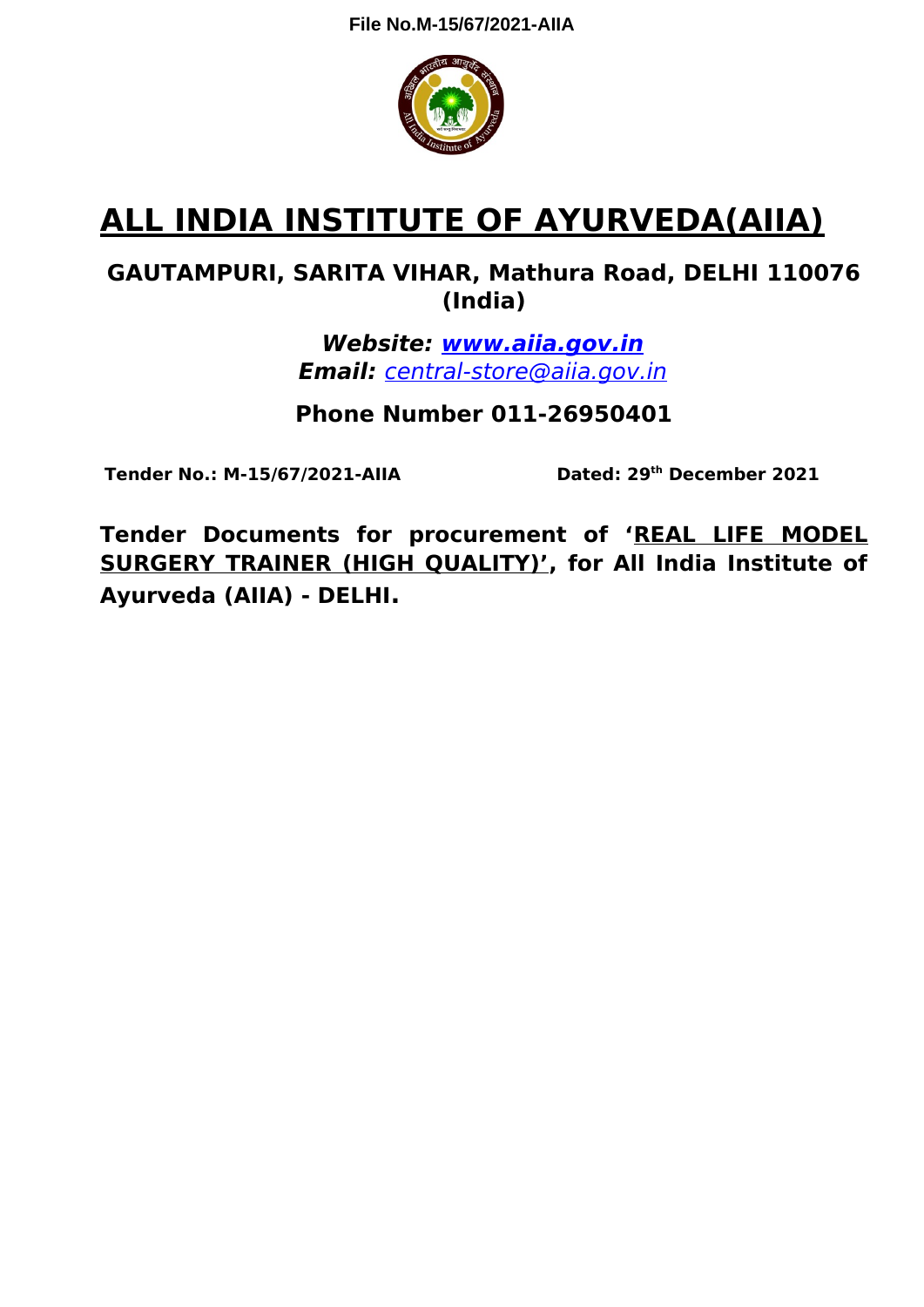# **Notice Inviting Tender**

# **Chapter-I**

The Director, AIIA, Delhi invites tender under two Bid System viz. Technical Bid and Financial Bid from reputed, experienced original manufacturer/authorized distributor of the following equipment. (It should be domestic goods including goods already imported by the supplier under its own arrangements).

2. Description of the item(s) is given below:

| <b>Item No.</b> | <b>Name &amp; Description</b>                  | Qty.  | <b>Tentative cost</b>           |
|-----------------|------------------------------------------------|-------|---------------------------------|
|                 |                                                |       | (in ₹)                          |
|                 | Real Life Model Surgery Trainer (High Quality) | 1 No. | 70,00,000                       |
|                 |                                                |       | <b>Rupees Seventy Lakh Only</b> |

For further details please refer **Annexure-I (Technical Specification)**.

#### **3. SCHEDULE OF TENDER**

| SI.<br>No.    | <b>Activity Description</b>            | <b>Schedule</b>                                    |                                                         |  |
|---------------|----------------------------------------|----------------------------------------------------|---------------------------------------------------------|--|
| a.            | Tender No.                             | $M-15/67/2021-AlIA$ dated $29th$ December 2021     |                                                         |  |
| b.            | <b>Availability of Tender Document</b> |                                                    | The tender document can be downloaded from the AIIA     |  |
|               |                                        |                                                    | web site http://www.aiia.gov.in or from the procurement |  |
|               |                                        | portal                                             |                                                         |  |
|               |                                        | http://eprocure.gov.in/epublish/app                |                                                         |  |
|               |                                        | <b>Schedule</b>                                    | <b>Time</b>                                             |  |
| $C_{\bullet}$ | Document download start date           | 29/12/2021                                         | 18:00 hrs.                                              |  |
| d.            | Bid submission start date              | 29/12/2021                                         | 18:30 hrs.                                              |  |
| e.            | Pre-bid meeting                        | 03/01/2022                                         | 15:30 hrs.                                              |  |
| f.            | Seeking clarification end date         | 06/01/2022                                         | 15:30 hrs.                                              |  |
| g.            | Bid submission end date                | 18/01/2022                                         | 15:00 hrs.                                              |  |
| h.            | Bid opening date                       | 18/01/2022                                         | $16:00$ hrs.                                            |  |
| ı.            | Minimum Validity of tender offer       | 120 days from the date of opening of technical bid |                                                         |  |
|               | Services/Product to be offered         | Real Life Model Surgery Trainer (High Quality)     |                                                         |  |
| k.            | Tender Document fee                    | <b>NIL</b>                                         |                                                         |  |
|               | <b>Performance Security</b>            | 3% of the bid amount after award of contract.      |                                                         |  |

4. **Submission of Tenders:** The bid along with the necessary documents should be dropped in the Tender Box placed in the reception area of the All India Institute of Ayurveda (AIIA) on any working day/working hours and up to stipulated date and time. The bid document should be under two bid system (i) Technical Bid and (ii) Financial Bid, i.e. technical bid and financial bid should be in two different envelop which be placed in a bigger envelop.

5. **Clarification on bid documents:** Clarification on bid document may be sought by the bidders as per prescribed schedule over email address [central-store@aiia.gov.in](mailto:central-store@aiia.gov.in).

6. **Amendments:** Any amendments/corrigendum related to bid document, for any reason whether in its own initiative or in response to clarification requested by bidders, will be published on website of Institute and on CPPP only. Bidders should check these amendments regularly. AIIA shall not be responsible to notify such amendments/corrigendum to individual bidders.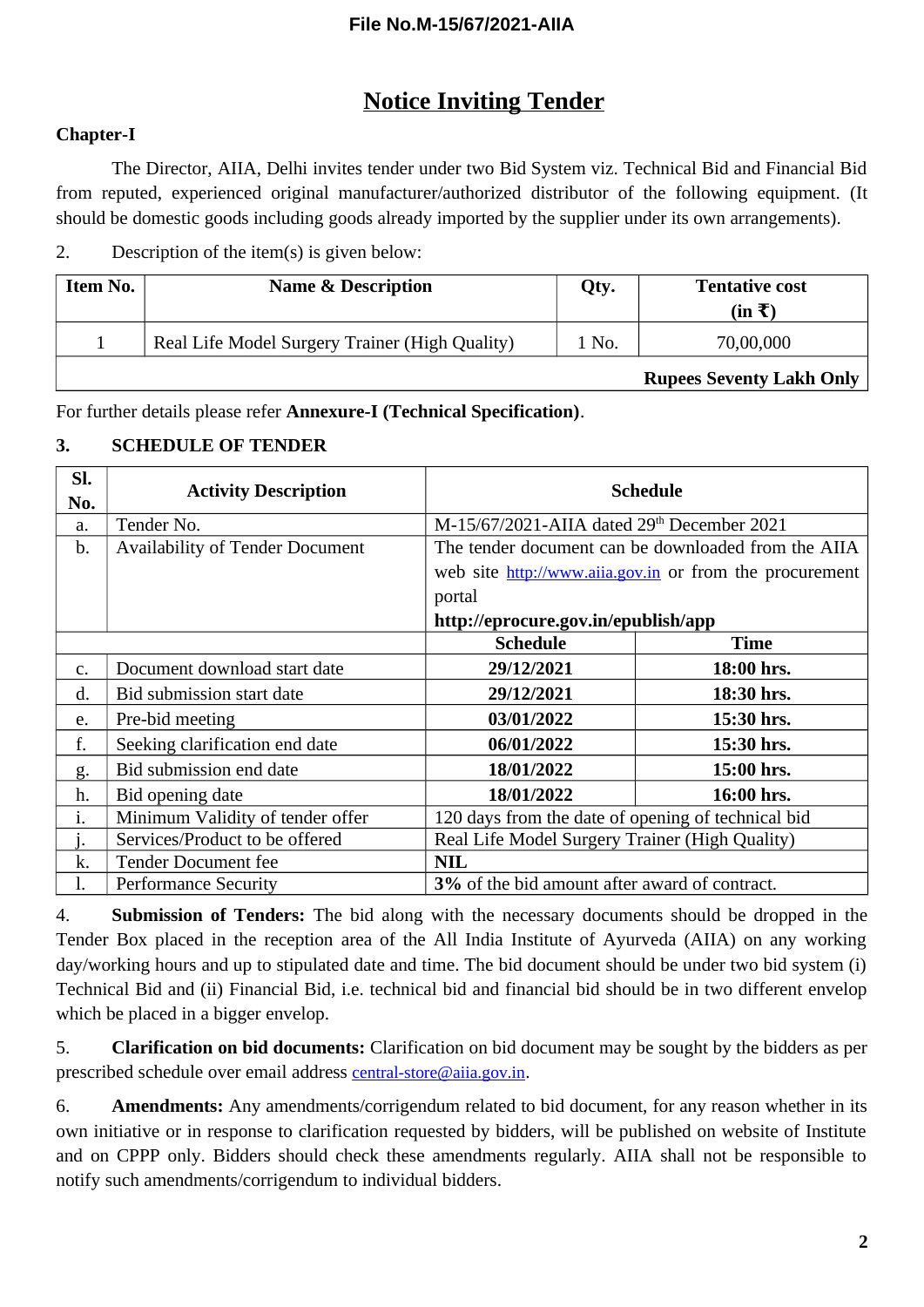**7. All India Institute of Ayurveda (AIIA) reserves the right to amend or withdraw any of the terms and conditions contained in the Tender Document or to reject any or all Bids without assigning any reason. The decision of the Director, AIIA in this regard shall be final and binding on all.**

> **Digitally Signed by Umesh** Tagade Date: 28-12-2021 18:05:59 Reason: Approved **(Dr. Umesh Tagade)**

**Joint Director (Admin)**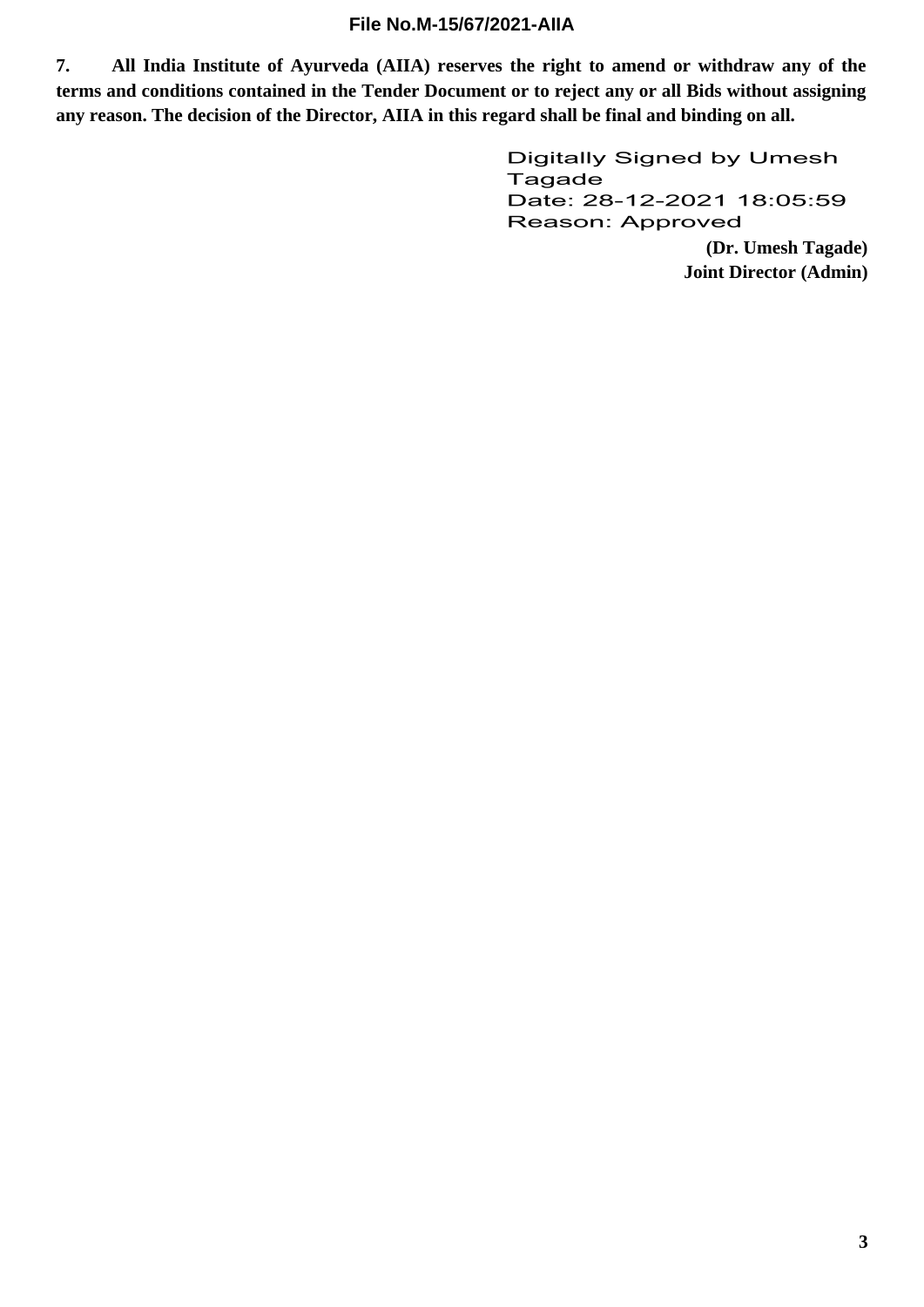# **Chapter- II**

# **Instructions for Bidders**

1. Tender has been invited under two bid systems. Hence all instruction should be followed properly as mentioned in bid document.

2. All envelops should be super-scribed **"Technical Bid for Real Life Model Surgery Trainer (High Quality)" / "Financial Bid for Real Life Model Surgery Trainer (High Quality)"** as the case may be. Both the bids should be kept in a bigger envelop super-scribed with Bid for **"Real Life Model Surgery Trainer (High Quality)"**

3. All the annexure/declaration and tender documents should be signed by bidders. If these are signed by a representative, an authorization letter issued after tender publishing dated must be attached. **Tender submitted in loose sheet/unsigned shall not be considered.**

4. The pages of tender document to be submitted by bidder should be properly number and an index with proper page number should be attached with the tender document.

5. Rates quoted in respect of tender should be typed only. **Any cutting, overwriting shall not be considered.**

6. The bidder shall quote rates in Indian Rupees (INR). Rates quoted in other currency shall be treated as non- responsive and will be rejected.

7. Only technically qualified bidders will be considered for financial evaluation. Financial bid opening date and time will be intimated to technically qualified bidders only.

8. Technical compliance sheet must be attached along with catalogue where in the technical compliance will be intimated properly. **Interested bidders may obtain further information from the office.**

9**.** It is responsibility of bidders to ensure timely submission of bids as per given schedule and must be dropped in Tender Box. Bids received after due date will not considered.

10. In event of the above-mentioned date being declared as holiday/closed day for the AIIA, the tender event will be postponed for the next working day.

11. Price Preference Policy and Exemption for submission of various eligibility criteria documents to the Bidder registered under Make in India Initiative:- The bidders who are registered under **Make in India** Initiative and producing their products under the **"Make in India Policy of Government of India"** shall be given price preference as per Govt of India applicable Rules and Guidelines on submission of relevant certificate for availing the price preference and exemption for submission of exempted documents against this bid along with their Pre-Qualification Bid Documents. If the certificate is not uploaded along with their offer, it will be treated as normal bidder. Producing certificate at later stage will not be considered.

12. Bidders are advised to go through the Make In India initiative and Price Preference Policy before opting the same for availing benefit under this initiative.

13. It should be noted that this tender is subject to the provisions contained in Government of India, Ministry of Commerce & Industry, Department for Promotion of Industry and Internal Trade (Public Procurement Section) Orderno.P-45021/2/2017-PP (BE-II) dated 04.06.2020 and all other relevant orders issued by the Government of India from time-to-time.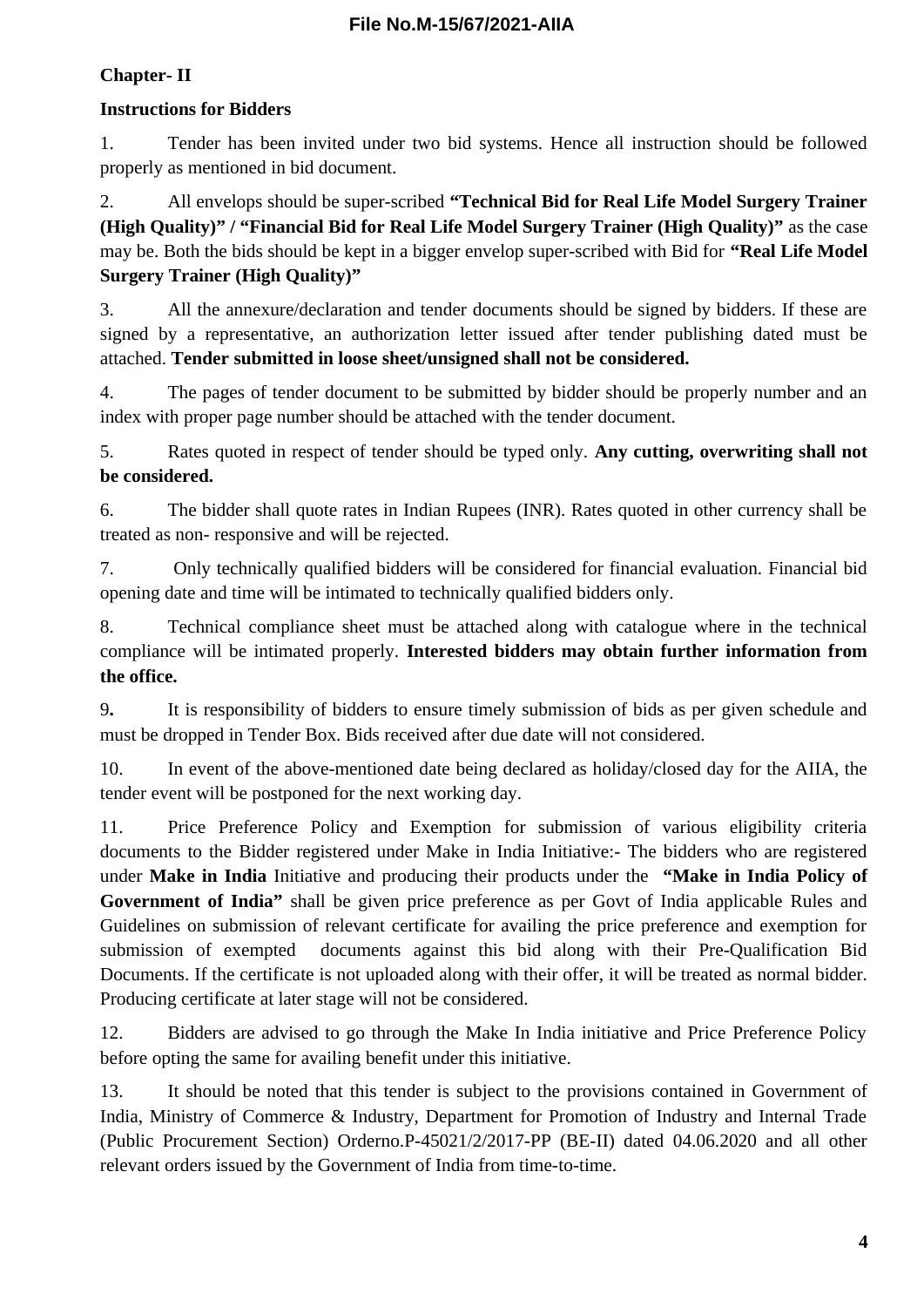- (a) The 'Class-I local supplier / Class-II local supplier at the time of tender bidding or solicitation shall be required to indicate percentage of local content and provide self-verification that the item offered meets the local content requirement for Class-I local supplier/Class-II local supplier, as the case may be. They shall also give details of location(s) at which the local value addition is made.
- (b) In cases of procurement for a value in excess of Rs. 25.00 Lakh, the 'Class-I local supplier/ 'Class-II local supplier' shall be required to provide a certificate from the statutory auditor or cost auditor of the company in the case of companies) or from practicing cost accountant or practicing chartered accountant (in respect of suppliers other than companies) giving the percentage of local content
- (c) False declaration will be in breach of the Code of Integrity under Rule 175(1)(i)(h) of the GFR-2017 for which a bidder or its successors can be debarred for up to two (02) years as per Rule 151 (iii) of the GFR-2017along with such other actions as may be permissible under law**.**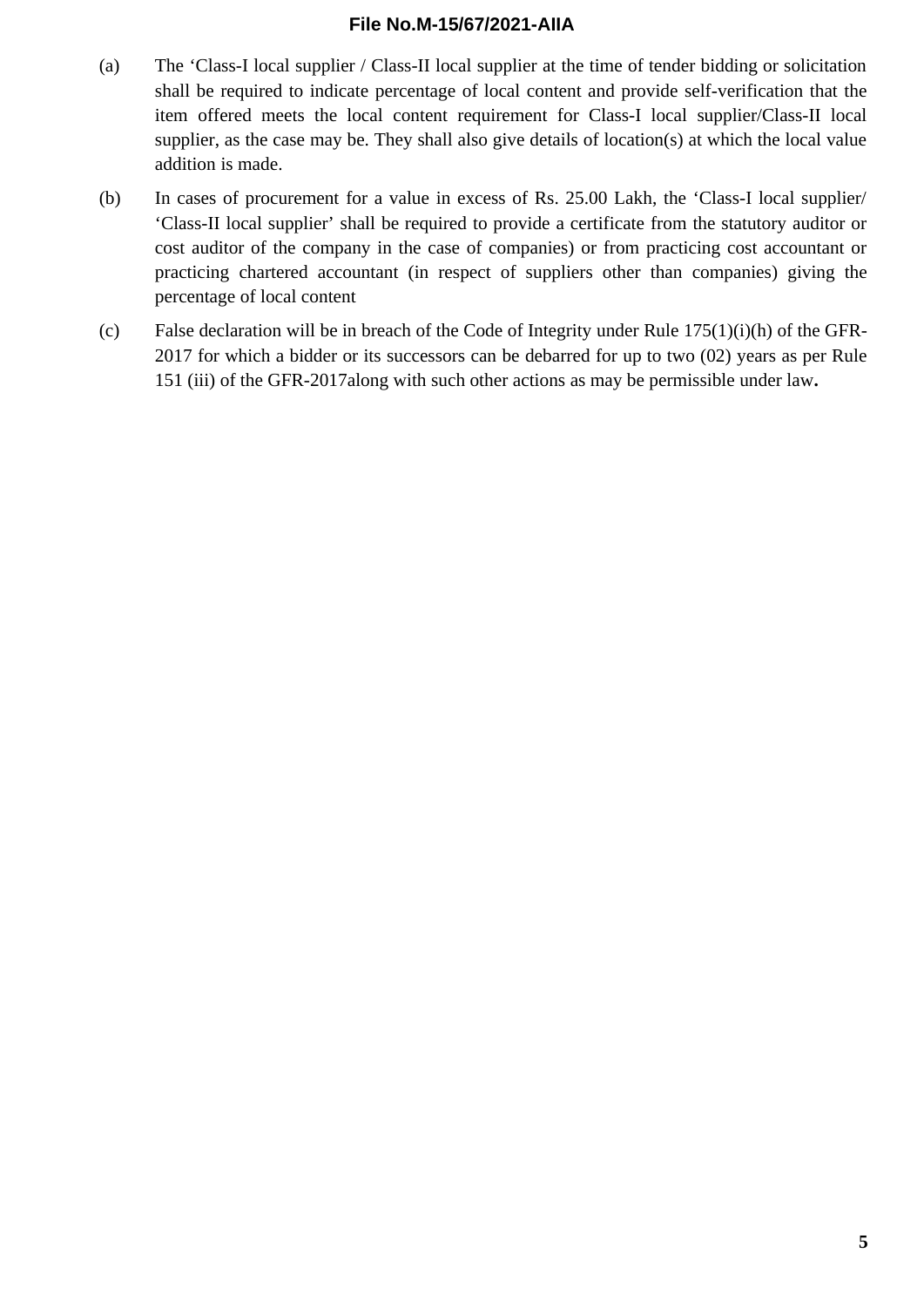### **Chapter-III**

#### **General Terms and Conditions**

- **1.** Tenders should be quoted only by the OEM/actual manufacturer and/or their authorized distributors or selling agent of a particular firm. Bidder should submit a current authority letter in support of the same from the actual manufacturer concerned in the format given at **"Annexure-III".** The bidder is responsible for the supply of stores. If the Principal Manufacturer withdraws rights of distribution from the bidder during validity period of rate contract, Director, AIIA, DELHI has right to cancel the eligibility of the bidder and accept the candidature of new coming authorized distributor. **Any authorization certificate issued in the past for participating in any specific tender shall not be considered as a valid authorization by OEM.**
- **2. Bidders will be required to arrange a demonstration of the offered equipment, if desire by the technical specification committee.** Failure to arrange for a demonstration on the given date may lead to cancellation of the bid. Cost of organizing such demonstration shall be borne by the bidder.
- **3.** The model of the equipment offered should not be obsolete/out of production for next 5 years after expiring of guarantee/warranty period.
- **4. Patent Rights:** The supplier shall, at all times, indemnify and keep indemnified the purchaser, free of cost, against all claims which may arise in respect of goods & services to be provided by the supplier under the contract for infringement of any intellectual property rights or any other right protected by patent, registration of designs or trademarks. In the event of any such claim in respect of alleged breach of patent, registered designs, trademarks etc. being made against the purchaser, the purchaser shall notify the supplier of the same and the supplier shall, at his own expenses take care of the same for settlement without any liability to the purchaser.
- **5. Bidders must have attached affidavit of self-certification regarding local content as prescribed by Department of Pharmaceuticals vide its order F. No. 31026/36/2016-MD dated 18th May 2018.**

# **6. Country of Origin**

- **i.** All goods and services to be supplied and provided for the contract shall have the origin in India or in the countries with which the Government of India has trade relations.
- **ii.** The word "origin" incorporated in this clause means the place from where the goods are mined, cultivated, grown, manufactured, produced or processed or from where the services are arranged.
- iii. The country of origin may be specified in the Price Schedule.
- **iv. Bidders may ensure the compliance and guidelines mentioned in Office Memorandum No. 6/18/2019-PPD dated 23rd July 2020 issued by Department of Expenditure, Ministry of Finance and a declaration as per above O.M. must be furnished.**
- **7. Terms of Delivery:** Goods shall be delivered by the supplier in accordance with the terms of delivery and as per the delivery period specified in the schedule of requirement and Supply & Delivery Clause in General Terms and Conditions Section. Please note that the time shall be the essence of the contract.
- **8.** Instructions for transportation of domestic goods including goods already imported by the supplier under its own arrangement: The supplier will arrange transportation of the ordered goods as per its own procedure up to Consignee Site (i.e. AIIA, DELHI, GAUTAMPURI, SARITA VIHAR, DELHI-110076.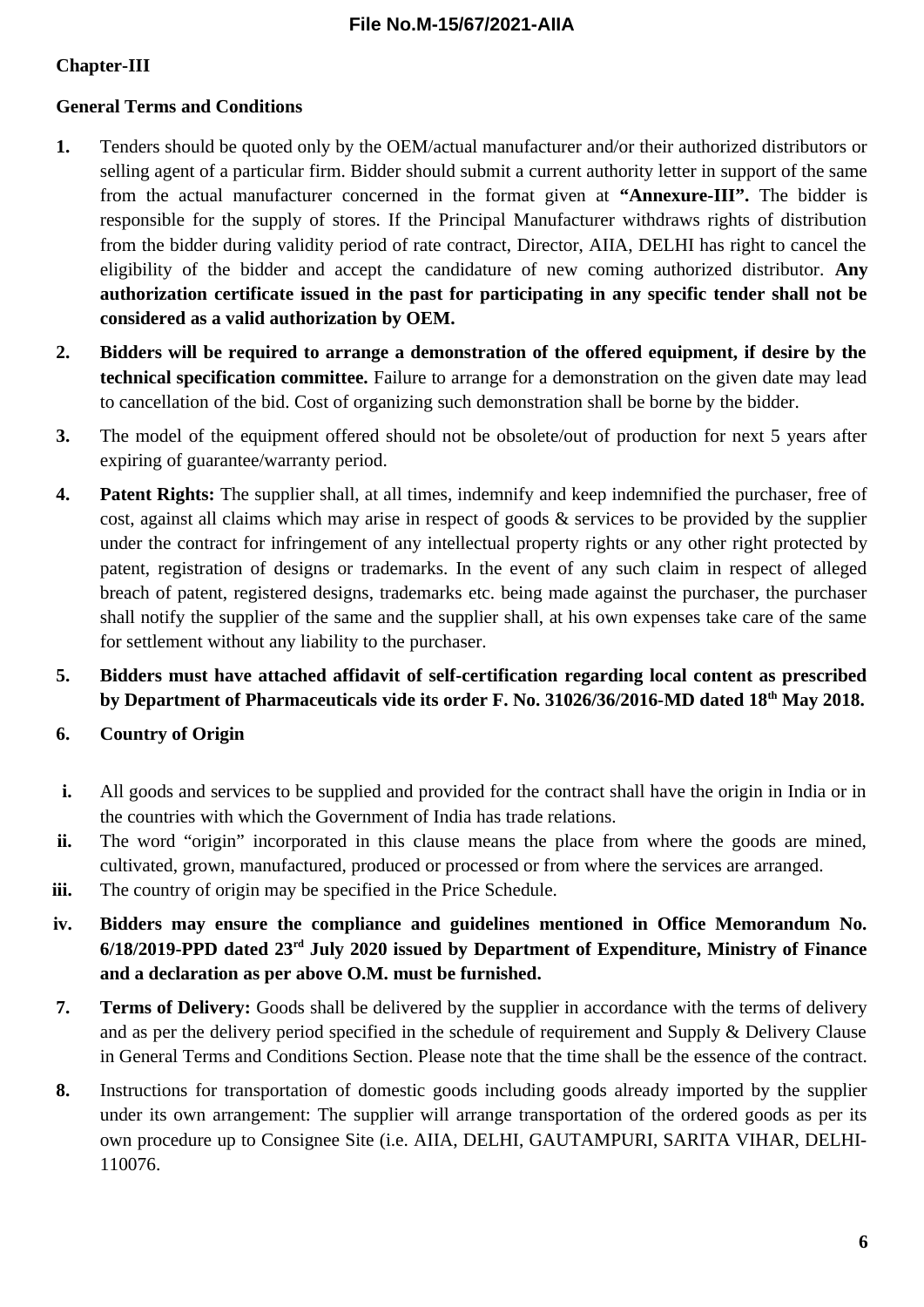- **9. Spare Parts**: The separate price list of all spares and accessories and consumables, if any, (including minor) required for maintenance and repairs in future after guarantee/warrantee period must be provided the in the format given at "**Annexure-IV**" failing which quotation will not be considered.
- **10. Tender currencies**: The Bidder supplying indigenous goods or already imported goods shall quote only in Indian Rupees (INR) in the Financial Bid Format given at **Annexure-V**. A Bidder quoting imported goods located within India shall produce documentary evidence of the goods having been imported and already located within India, in case their bid is found to be the lowest one after opening of financial bid.

# **11. Tender Prices**

- i. The Bidder shall indicate on the Financial Bid Price Schedule provided at **"Annexure-V"** for Indigenous supplies in INR for all the specified components of prices shown therein including the unit prices and total tender prices of the goods and services it proposes to supply against the requirement. All the columns shown in the Financial Bid Price schedule in given format should be filled in as required.
- ii. If there is more than one schedule in the Schedule of Requirements, the Bidder has the option to submit its quotation for any one or more schedules. However, while quoting for a schedule, the Bidder shall quote for the complete requirement of goods and services as specified in that particular schedule.
- iii. While filling up the columns of the Financial Bid Price Schedule, for domestic goods or goods of foreign origin located within India, the prices in the corresponding price schedule shall be entered separately in the following manner:
	- **a.** The price of the goods quoted ex-factory/ex-showroom/ex-warehouse/off-the-shelf, as applicable, including all taxes and duties like, Custom Duty and/or GST already paid or payable on the components and raw material used in the manufacture or assembly of the goods quoted ex-factory etc. or on the previously imported goods of foreign origin quoted ex-showroom etc:
	- **b.** Any taxes and duties including Custom duty and/or GST, which will be payable on the goods in India if the contract is awarded;
	- **c.** Charges towards Packing & Forwarding, Inland Transportation, Insurance (local transportation and storage), Loading & Unloading and other local costs etc incidental to delivery of the goods to their final destination will bear by Bidder;
	- **d.** The price of Incidental Services, as mentioned in Schedule of Requirement and Price Schedule;
	- **e.** The prices of Site Modification Work (if any), as mentioned in Schedule of Requirement, Technical Specifications and Price Schedule.
	- **f.** The Rate quoted for a product or services should be including all taxes. No additional charge/tax etc will be paid by AIIA, if claimed by Supplier at later stage.
	- **g.** Rates quoted will remain valid and fixed for entire bid validity period and/or for extended period. Bidder will not be allowed the change/modify rates during bid validity period.
	- **h.** Rate quoted should be unit wise and rate cannot be quoted beyond Maximum Retail Price (MRP).
	- **i.** The price of annual CMC, as mentioned in Schedule of Requirement, Technical Specification and Price Schedule **(Wherever applicable)**.

# **Additional information and instruction on Duties and Taxes:**

**12. (a) Octroi Duty and Local Duties & Taxes**: Normally, goods to be supplied to Government Departments against Government contracts are exempted from levy of town duty, Octroi duty, terminal tax and other levies of local bodies. However, on some occasions, the local bodies (like town body, municipal body etc.) as per their regulations allow such exemptions only on production of certificate to this effect from the concerned Government Department. Keeping this in view, the supplier shall ensure that the stores to be supplied by the supplier against the contract placed by the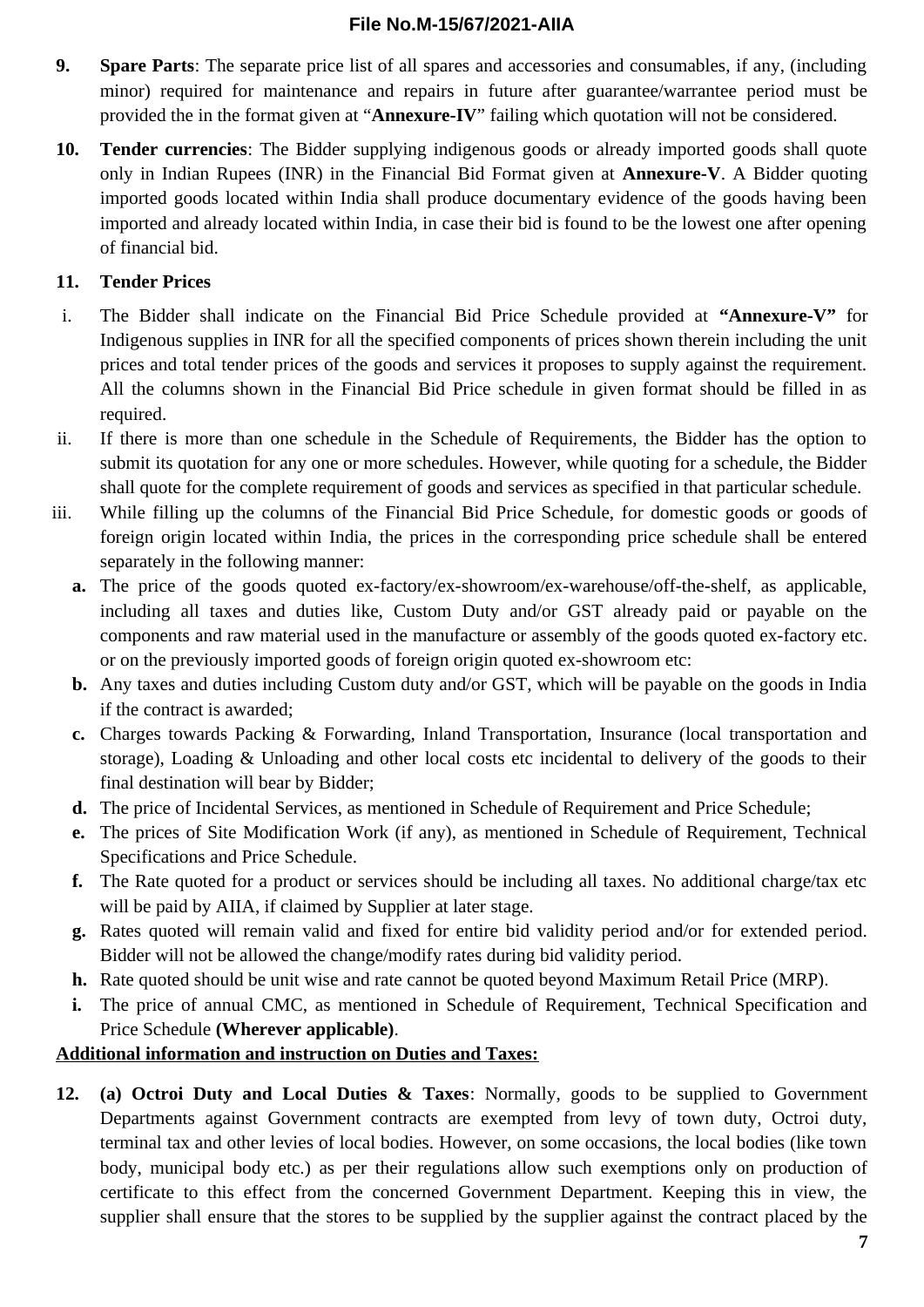purchaser are exempted from levy of any such duty or tax and, wherever necessary, obtain the exemption certificate from the purchaser. The purchaser will issue the certificate to the supplier within a week positively from the date of receipt of request from the supplier. However, if a local body still insists upon payment of receipt of such duties and taxes, the same shall be borne by the supplier. The institute will not be responsible for any such payments/reimbursement etc.

**(b)Goods and Services Tax (GST) as per GST Act 2017:** If a Bidder asks for Goods and Services Tax to be paid extra, the rate and nature of Goods and Services Tax applicable should be shown separately in their GST Compliant Invoices. The Goods and Services Tax will be paid as per the rate at which it is liable to be assessed or has actually been assessed provided the transaction is legally liable to Goods and Services Tax and is payable as per the terms of the contract. If any refund of Tax is received at a later date, the Supplier must return the amount forth-with to the purchaser

**(c)**The need for indication of all such price components by the Bidders, as required in this clause (viz., General Terms and Condition **Clause 10)** is for the purpose of comparison of the tenders by the purchaser and will no way restrict the purchaser's right to award the contract on the selected Bidder on any of the terms offered.

#### **13. Warranty on for 63 months (to be submitted from OEM on points below)**

- **I.** Bidder have to submit a written guarantee/warranty from the manufacturers stating that the equipment being offered is the latest model as per the specifications and the spares for the equipment will be available for a period of at least 5 years after the guarantee/warranty period.
- **II.** The manufacturer will have to keep the institute informed of any up-date of the equipment over a period of next 5 years and undertake to provide the same to the institute at no extra cost and also they will supply regularly any items of spare parts requisitioned by the purchaser for satisfactory operation of the equipment till the life span of the equipment, if and when required on agreed price.
- **III.** Guarantee/warranty to the effect that before going out of production of spare parts, the manufacturer and/or Bidders will give adequate advance notice to the purchaser of the equipment so that the later may undertake to procure the balance of the life time requirements of spare parts.
- **IV.** The Guarantee/warranty to the effect that the manufacturer will make available to the institute, the blue-prints and drawing of the spare parts if and when required in connection with the equipment.
- **V. The supplier warrants comprehensively for 60 months Onsite Warranty including Spare Parts &Labour etc.** that the Equipment/Stores supplied under the contract is new, unused and in corporate all recent improvements and design and materials unless prescribed otherwise by the purchaser in the contract. The supplier further warrants that the Equipment/Stores supplied under the contract shall have no defect arising from design, materials (except when the design adopted and / or the material used are as per the Purchaser's/Consignee's specifications) or workmanship or from any act or omission of the supplier that may develop under normal use of the supplied Equipment under the conditions prevailing in India.
	- o No conditional warranty like mishandling, manufacturing defects etc will be acceptable.
	- o Comprehensive Warranty as well as Comprehensive Maintenance contract should be inclusive of all accessories.
	- o Replacement and repair will be undertaken for the defective Equipment/Stores.
	- o Proper marking has to be made for all spares for identification like printing of installation and repair dates.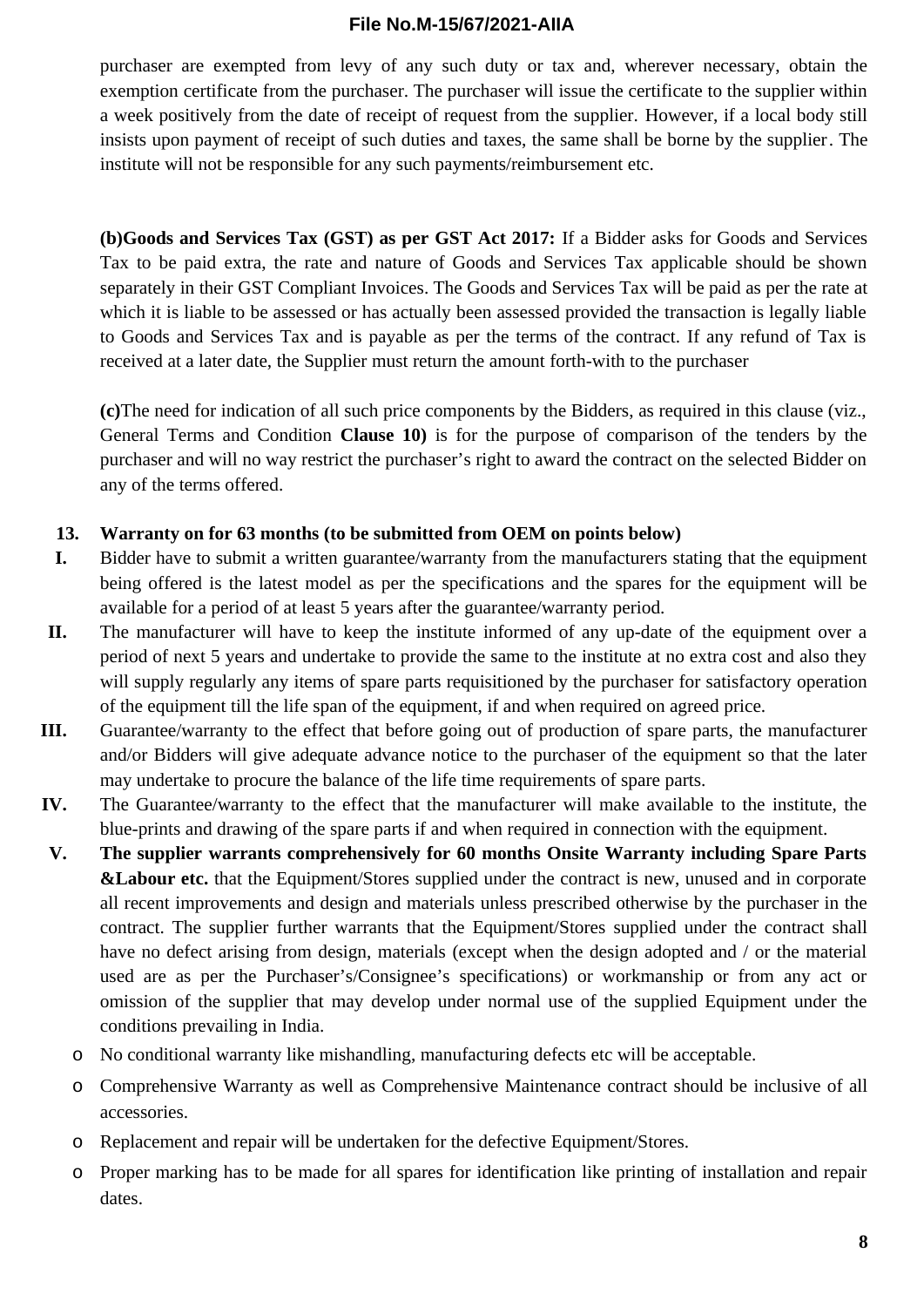- **VI.** Upon receipt of such notice, the supplier shall, within 48 hours on a 24 X 7 basis respond to take action to repair or replace the defective Equipment/Stores or parts thereof, free of cost, at the ultimate destination. The supplier shall take over the replaced parts/ Equipment / Stores after providing their replacements and no claim, what so ever shall lie on the purchaser for such replaced Parts/Equipment/Stores thereafter. Non-replacement will attract appropriate penalty including forfeiture of performance security on repetition of such misconduct.
- **VII.** The Bidder hereby declares that the goods/equipment/stores/articles supplied to the buyer under this contract shall be of the best quality and workmanship and shall be strictly in accordance with the specifications and the particulars contained/mentioned in the clauses hereof and the Bidder hereby guarantee/Warranty that the said goods / equipment / stores/ articles conform to the description and quality aforesaid. The purchaser will be entitled to reject the said goods/equipment/stores/articles or such portion thereof as may be discovered not to conform to the said description and quality as follows: -
- a. Bidder should state categorically whether they have fully trained technical staff or installation/commissioning of the equipment and efficient after sales services.
- b. It is specifically required that the Bidder/Supplier will supply all the operating and service manuals along with blue-prints and drawings including circuit diagram of the equipment supplied as well as its components.
- **VIII.** If the supplier, having been notified, fails to respond to take action to replace the defect(s) within 48 hours on 24X7 basis, the purchaser may proceed to take such remedial action(s) as deemed fit by the purchaser, at the risk and expense of the supplier and without prejudice to other contractual rights and remedies, which the purchaser may have against the supplier.
	- **IX.** During Warranty/CMC period, the supplier is required to visit at consignee's site at least once in 3 months commencing from the date of the installation for preventive maintenance of the Equipment/Stores.
	- **X.** The Supplier along with its Indian Agent and the CMC provider shall ensure continued supply of the spare parts for the machines and Equipment supplied by them to the purchaser for 10 years from the date of installation and handing over.

#### **14. CMC for Five Years period after completion of 5 Years onsite free of Cost Warranty:**

The bidder will give an onsite guarantee/ warranty for trouble free functioning and maintenance of the facility for 5 Years including spares and labour from the date of installation, commissioning and acceptance of the facility. The bidder would submit a performance bank guarantee of 3% the cost of the Purchase Order for the period of warranty /CMC plus 3 months indemnifying the hospital against all losses incurred by the hospital during the warranty/maintenance period in the format given at **"Annexure-VI**". This has to be submitted after satisfactory installation along with the bills. The firm shall also quote for CMC charges which is applicable for the next **5 years** after expiry of the comprehensive warranty period of 5 years in the **"Annexure-V"** for each Equipment/item (on which the Warranty/Guarantee applicable). The price quoted for CMC will be considered along with price of required Instruments/equipment in financial bid.

- **15.** The bidder should quote rates of optional accessories/consumables/spares as per **Annexure-IV** and the rate should be valid till the validity of the contract.
- **16.** Bidders are required to quote strictly as per specification of the equipment. If, deviation from specification, it must be brought out clearly giving deviation statement in **Annexure-VII**.
- **17.** Additional features (in case of equipment), if any, should be listed separately in the offer. However,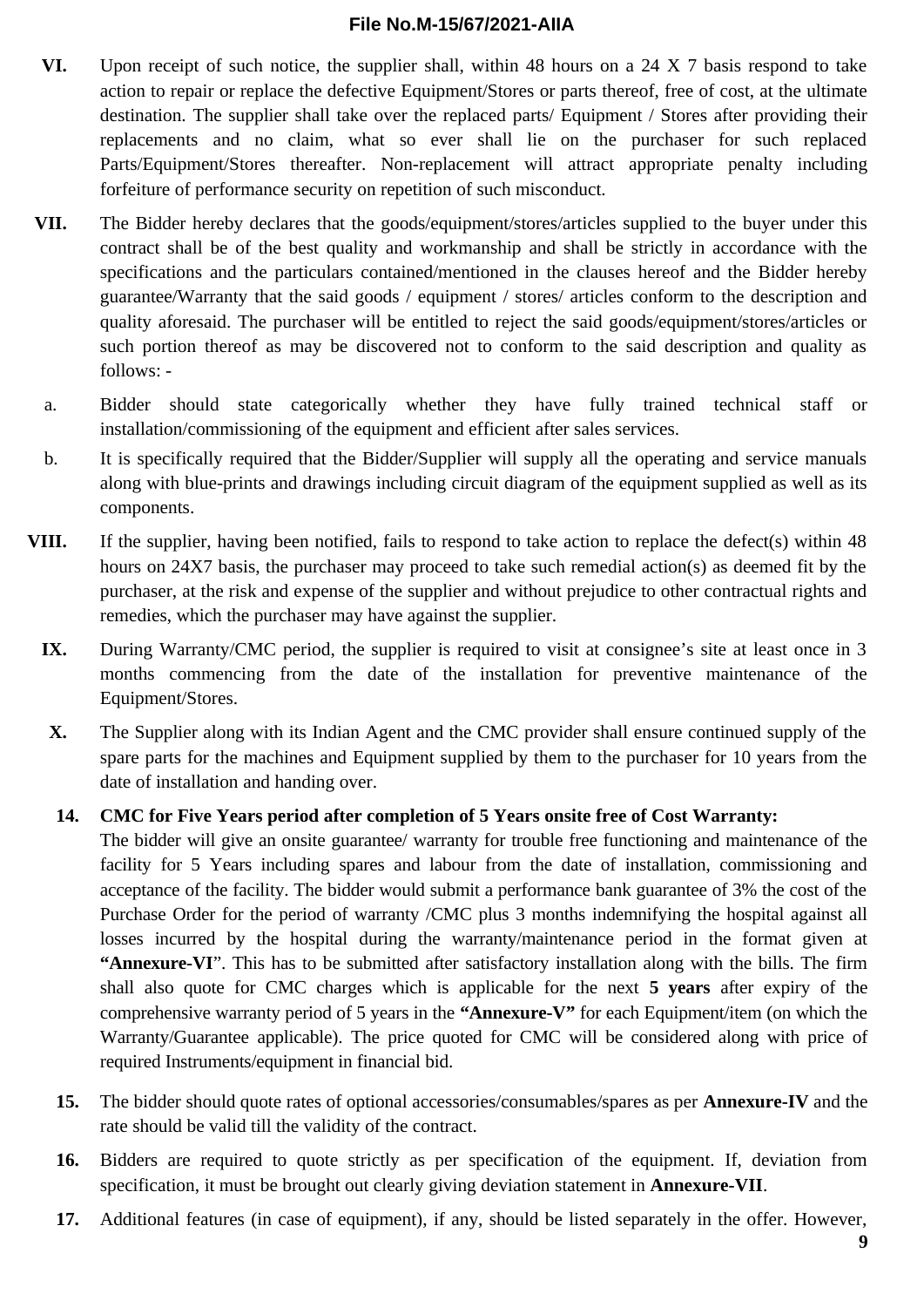technical and financial evaluation will be done as per the specification mention at **Annexure-I**.

- **18.** The bidder should submit an undertaking for acceptance of Terms & Conditions at **Annexure-VIII** including to the effect that they have necessary infrastructure for maintenance of the equipment and will provide accessories/spares as and when required by the indenter for 05 years after expiry of the Warranty period.
- **19. Applicability of Anti-Profiteering Rule under GST Act 2017:** No item should be quoted with price more than the M.R.P. by any Supplier Agency to AIIA DELHI. The MRP is required to be clearly mentioned on each of the supplied item/its packaging in their offered pack size. The prices should be quoted strictly in accordance with unit/pack Size and Strength/Potency mentioned in the schedule of Requirement at **Annexure-I** in the given Price Quotation format. The Anti-Profiteering Rule under GST Act 2017 is applicable against this Tender Enquiry on which the Supplier Agency should have mandatorily to pass on the benefit due to reduction in rate of tax to the AIIA DELHI by way of commensurate reduction in their prices. If any Supplier Agency found defaulter for following of above said rule (i.e. passing all the benefits of GST Tax Regime price reductions to AIIA DELHI), the necessary action deemed fit as per GST Act 2017 shall be initiated against such defaulter firm.
- **20. Fall Clause:** If at any time during the execution of the contract, the Contractor/Manufacture/Distributor/Dealer reduces the sale price or sells or offers to sell such stores, as are covered under the contract, to any person/organization including the purchaser or any department of Central Government or any other AIIA/PSUs at a price lower than the price chargeable under the contract during the Current Financial Year, he shall forthwith notify Director, AIIA DELHI. The necessary difference amount about such reduction or sale or offer of sale to the purchaser and the price payable under the contract for the stores supplied after the date of coming in to force of such reduction or sale or offer of sale shall stand correspondingly reduced and deposited to AIIA DELHI by the Bidder or AIIA DELHI will deduct from the pending bills/Performance Security Deposit to recover the loss to the Government.
- **21.** The Director, AIIA, DELHI has full authority to take in to account the performance of manufacturer/authorized dealer or distributor / bidder and they should submit a latest performance certificate (not older than previous financial year 2020-21) from any other Govt. Hospitals/Institutions/PSUs to testify the proper dealing & performance as well as installation and maintenance of equipment.

#### **22. Terms of Delivery of Products, Penalty/Liquidation Damage:**

- I. Delivery of stores shall be F.O.R to AIIA DELHI. The AIIA DELHI is not liable for payments on account of Freight/Taxes/Expenditures which are to be paid inclusively by the suppliers.
- II. The firm will be bound to supply Delivery time for the items of Indian make within 4 weeks (28 Days). If equipment or its parts are of foreign origin, delivery period will be 06 weeks (42 days). Thereafter suitable action as deemed fit, will be initiated. The hospital will recover the general damages or extra expenditure incurred in the risk purchase at the risk and cost of the bidder and amount paid in excess shall be deducted from their pending bills. The above shall be in addition to forfeiture of Bid Security and black listing of the firm depending upon the circumstances of the default/gravity of the case.
- III. The period of delivery strictly to be followed by the Supplier Agency as per time period communicated through Purchase/Supply Order through e-mail/hard copy through speed post. The penalty of 0.5% of the value of order per week for delayed supply of the order. Maximum delay of 3 weeks i.e. 21 Days. No supplies will be entertained thereafter, and it will be treated as withdrawal by the bidder for which action will be taken as per the bid security declaration and other relevant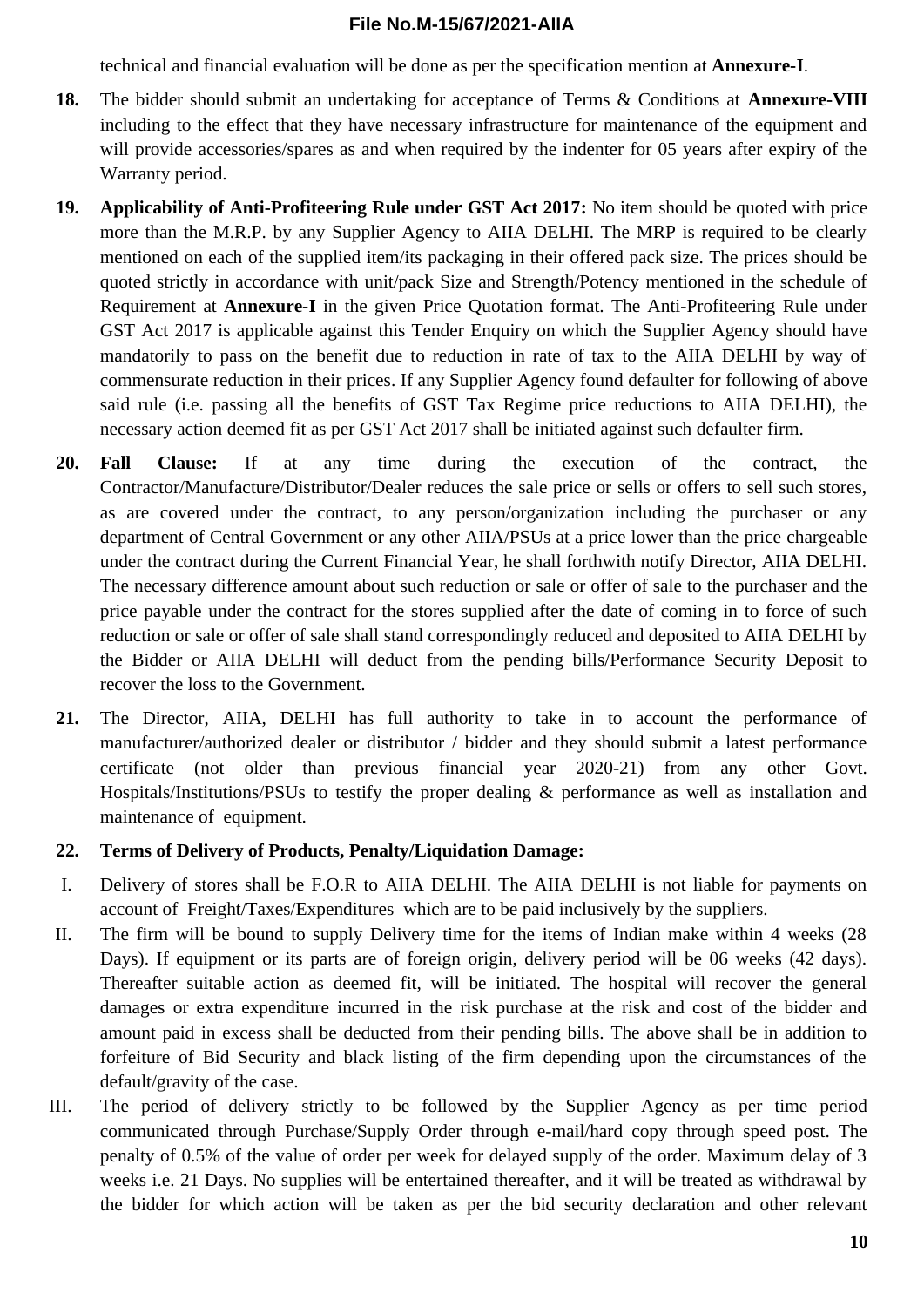rules/guidelines issue by Government in this regard. Part supplies will not be accepted / allowed at AIIA DELHI.

# **23. INSPECTION OF SUPPLIES & ACCEPTANCE:**

Inspection will be done by the duly a Committee constituted by Director, AIIA, Delhi and or its authorized representatives in AIIA DELHI Hospital premises at designated place in presentence of supplier or its representative. Any cost incurred for carry out the inspection/testing etc, shall be borne by Supplier Agency. **The supplied goods will be accepted by Institute on approval of the Committee.**

### **24. INCIDENTAL SERVICES:**

The supplier shall be required to perform the following services at Consignee Site:

- a) Installation & commissioning, Supervision and Demonstration of the Equipment/Goods
- b) Providing required jigs and tools for assembly, minor Civil/Electrical/ Plumbing / any other needed engineering works etc required for the completion of the installation.
- c) Training of Consignee's Doctors, Staff, operator etc. For operating and maintaining the Equipment/Goods
- d) Supplying required number of operation & maintenance manual for the goods

# **25. DISTRIBUTION OF DISPATCH DOCUMENTS FOR CLEARANCE/RECEIPT OF GOODS**

The supplier shall send all the relevant dispatch documents well in time to the Purchaser/Consignee to enable the Purchaser/Consignee clear or receive (as the case may be) the goods in terms of the contract. Within 24 hours of dispatch, the supplier shall notify the purchaser, consignee, and others concerned if mentioned in the contract/purchase Order, the complete details of dispatch and also supply the following documents by registered post/ speed post/courier(or as instructed in the contract):

- i. Three copies of supplier's invoices showing contract number, goods description, quantity, unit price and total amount;
- ii. Two copies of packing listed identifying contents of each package;
- iii. Certificate of origin for goods of foreign origin;
- iv. Insurance Certificate.
- v. Manufacturers/Supplier's warranty certificate & In-house inspection certificate.
- **26. Taxes, Duties, Incidental Services and Warranties:** Supplier shall be entirely responsible for all taxes, duties, fees, levies, incidental Services, Warranties etc. incurred until delivery of the contracted goods to the purchaser.

#### **27. Terms and mode of payment:**

- 27.1. Final Payment shall be made subject to recoveries, if any, by way of liquidated damages or any other charges as per terms & conditions of contract in the following manner:
- **I. Payment for Goods:** Payment shall be made in Indian Rupees as specified in the contract in the following manner:

# **(a) On delivery (Preferably within three weeks time of "Consignee Receipt Certificate (CRC)"and Subject to submission of following documents)**

Seventy percent (70%) payment of the contract price shall be paid on receipt of goods in good condition and upon the submission of the following documents subject to recovery of LD, if any: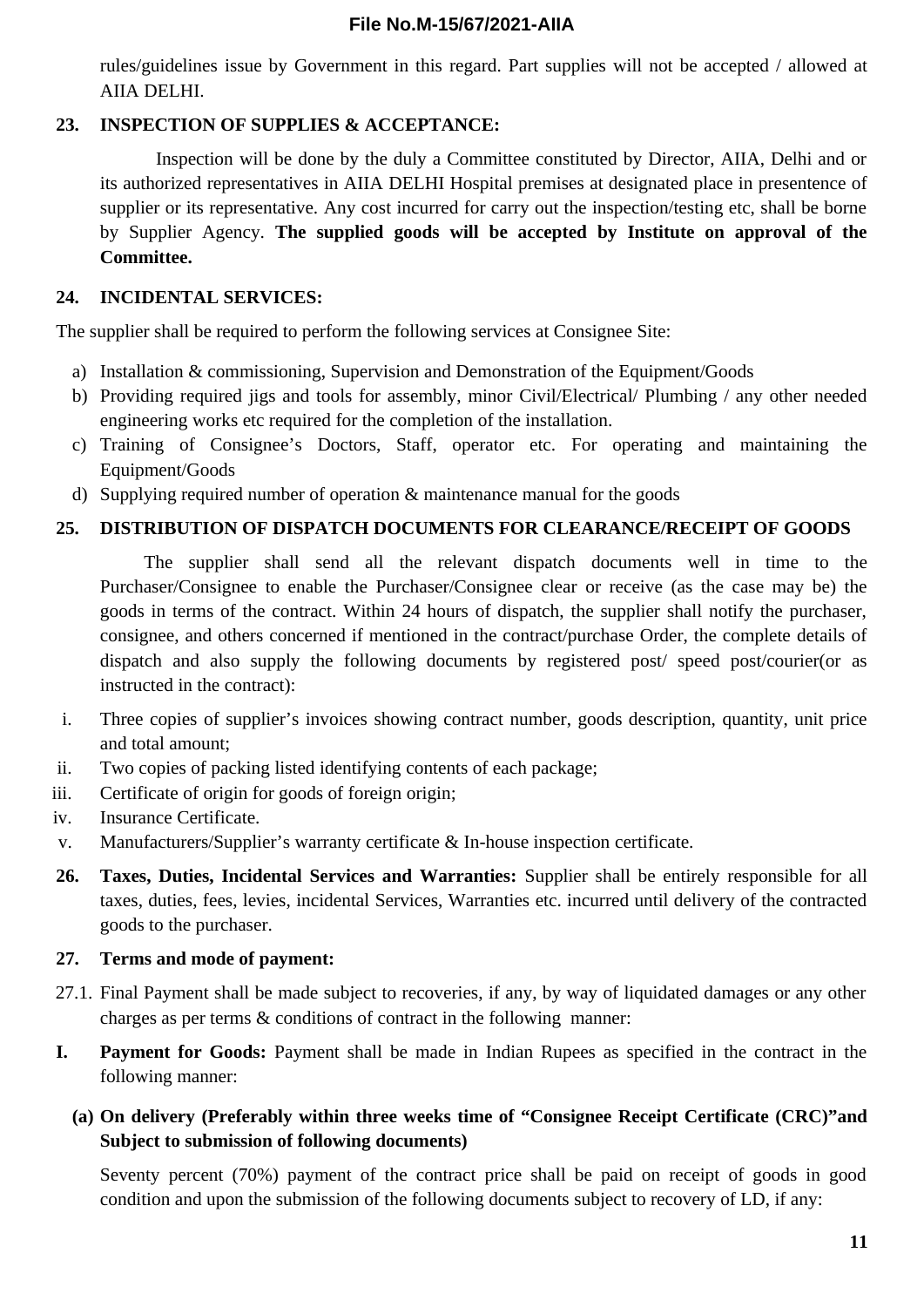- 1. Three copies of supplier's invoice showing contract number, goods description, quantity, unit price and total amount
- 2. Two copies of packing list identifying contents of each package
- 3. Inspection certificate, if any
- 4. Insurance Certificate, if any
- 5. Certificate of origin for imported goods
- 6. Consignee Receipt Certificate in original issued by the authorized User Department representatives / Concerned Stores Representative of the consignee.

# **(b) On Acceptance (Preferably within 45 days time of "Final Acceptance Certificate (FAC)"and Subject to submission of following documents):**

Balance Thirty percent (30%) payment would be made against 'Final Acceptance certificate (FAC)' of Equipment /Goods to be issued by the User Department of the Consignees subject to recoveries, if any, either on account of non-rectification of defects/deficiencies not attended by the Supplier or otherwise. FAC needs to be issued by the designated Official of the consignee after installation, commissioning, testing and Four to Six weeks of successful trail run of the equipment in the User Department.

# **II. Payment of Site Modification Work, if any:**

Site Modification Work payment will be made to the bidder/ manufacturer's agent to its Indian Office in Indian rupees as indicated in the relevant Price Schedule (as per prevailing rate of exchange ruling on the date of Contract) and shall not be subject to further escalation / exchange variation. This will be paid on proof of final installation; commissioning and acceptance of equipment by the consignee within the price quoted in the price Schedule and approved by AIIA, DELHI means AIIA DELHI will not pay any extra amount for any work beyond the approved prices to any bidder.

# **III. Payment for Annual Comprehensive Maintenance Contract Charges:**

The consignee will enter into CMC with the supplier at the rates as stipulated in the contract. The payment of CMC will be made on the last Quarter of the 6th Year onwards on year to year basis after satisfactory completion of said 5 Year free of Cost Warranty period, duly certified by the consignee on receipt of bank guarantee for an amount equivalent to 3% of the cost of the 5 Years CMC Value as per contract in the prescribed format given at **"Annexure-V"**

- 27.2. The supplier shall not claim any interest on payments under the contract.
- 27.3. Where there is a statutory requirement for tax deduction at source, such deduction towards income tax and other tax as applicable will be made from the bills payable to the Supplier at rates as notified from time to time by the Government.
- 27.4. The supplier shall send its claim for payment in writing, when contractually due, along with relevant documents etc., duly signed with date, to respective consignees.
- 27.5. While claiming payment, the supplier is also to certify in the bill that the payment being claimed is strictly in terms of the contract and all the obligations on the part of the supplier for claiming that payment has been fulfilled as required under the contract.
- 27.6. While claiming reimbursement of duties, taxes etc. (like custom duty and/or GST or any other taxes) from the Purchaser/Consignee, as and if permitted under the contract, the supplier shall also certify that, in case it gets any refund out of such taxes and duties from the concerned authorities at a later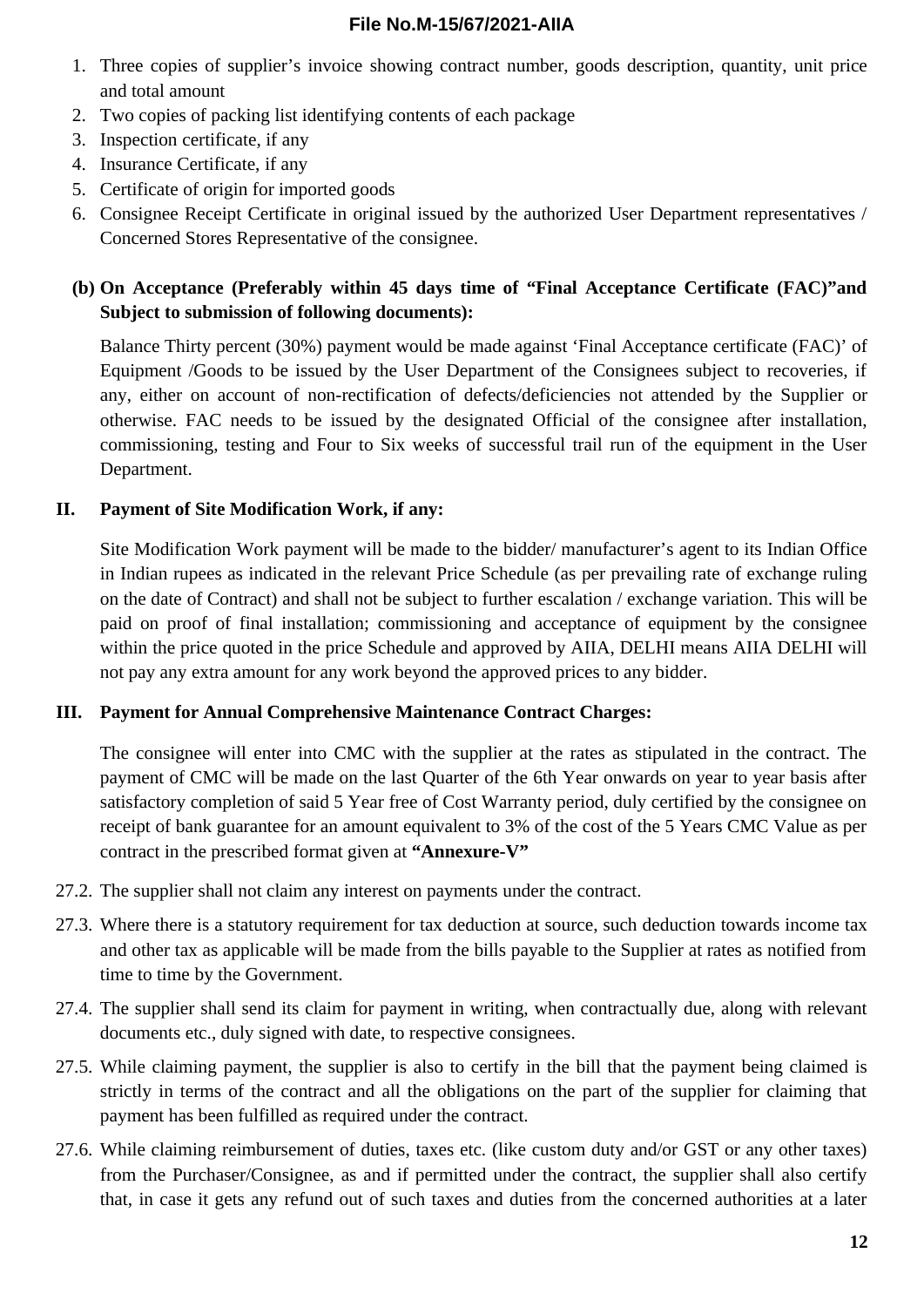date, it (the supplier) shall refund to the Purchaser/Consignee forth with.

- 27.7. In case where the supplier is not in a position to submit its bill for the balance payment for want of receipted copies of Inspection Note from the consignee and the consignee has not complained about the non-receipt, shortage, or defects in the supplies made, balance amount will be paid by the paying authority without consignee's receipt certificate after three months from the date of the preceding part payment for the goods in question, subject to the following conditions: -
	- $\checkmark$  The supplier will make Equipment/goods for any defect or deficiency that the consignee(s) may report within six months from the date of dispatch of goods.
	- $\checkmark$  Delay in supplies, if any, has been regularized subject to deduction of applicable LD.
	- $\checkmark$  The contract price where it is subject to variation has been finalized.
	- $\checkmark$  The supplier furnishes the following undertakings on the of appropriate value.

I/We, \_\_\_\_\_\_\_\_\_\_\_\_\_\_\_\_\_\_\_\_certify that I/We have not received back the Inspection Note Duly receipted by the consignee or any communication from the purchaser or the consignee about non-receipt, shortage or defects in the goods supplied. I/ We ... ..... ...... ..... agree to make good any defect or deficiency that the consignee may report within three months from the date of receipt of this balance payment.

#### **28. OTHERS:**

Technical Evaluation Committee/Procurement Committee and other committees as constituted by the Competent Authority will decide regarding approval of Items, Rates and Quantities required to be procured (increase/ decrease in either side as indicated at **Annexure-I)** for different categories of Equipment /items as per requirement of AIIA, DELHI. Decision of the Director, AIIA will be final and binding to all parties.

The Bidder shall not be allowed to transfer, assign, pledge or sub-contract its rights and liabilities under this contract to any other agency(ies) without prior written consent of the Director, AIIA, DELHI. If it is found that the firm has given sub-contract to another Agency, the contract shall stand cancelled & the performance security deposit of such Bidder shall be forfeited by AIIA, DELHI.

The AIIA, DELHI shall not be responsible for any financial loss or other damaged or injury to any item or person deployed/supplied by the Supplier Agency in the course of their performing the duties to this office in connection with purchase order/supply order for supplying/installation/commissioning of the ordered Equipment/Stores/Goods/Items at AIIA, DELHI.

# **29. PACKING & MARKING OF SUPPLIES: -**

- (a) The firm shall supply the stores with proper packing and marking for transit so as to be received at destination free from any loss or damage. The stores supplied by the bidder should strictly conform to the labeling provisions laid down under the latest Drugs & Cosmetic Rules or other applicable statutory provisions.
- (b) All goods/stores supplied to the hospital shall have to be stamped, "The AIIA DELHI Supply only" and printed "NOT FOR SALE" in bold letters with indelible ink (where as applicable).

#### **30. BAR-CODING OF ITEMS:**

Each item (the unit packs, inter packs as well as final packs etc.) should be bar-coded to comply with GS-1 or EAN/UPC or GS1-128 bar-coding standards at different packaging levels. For details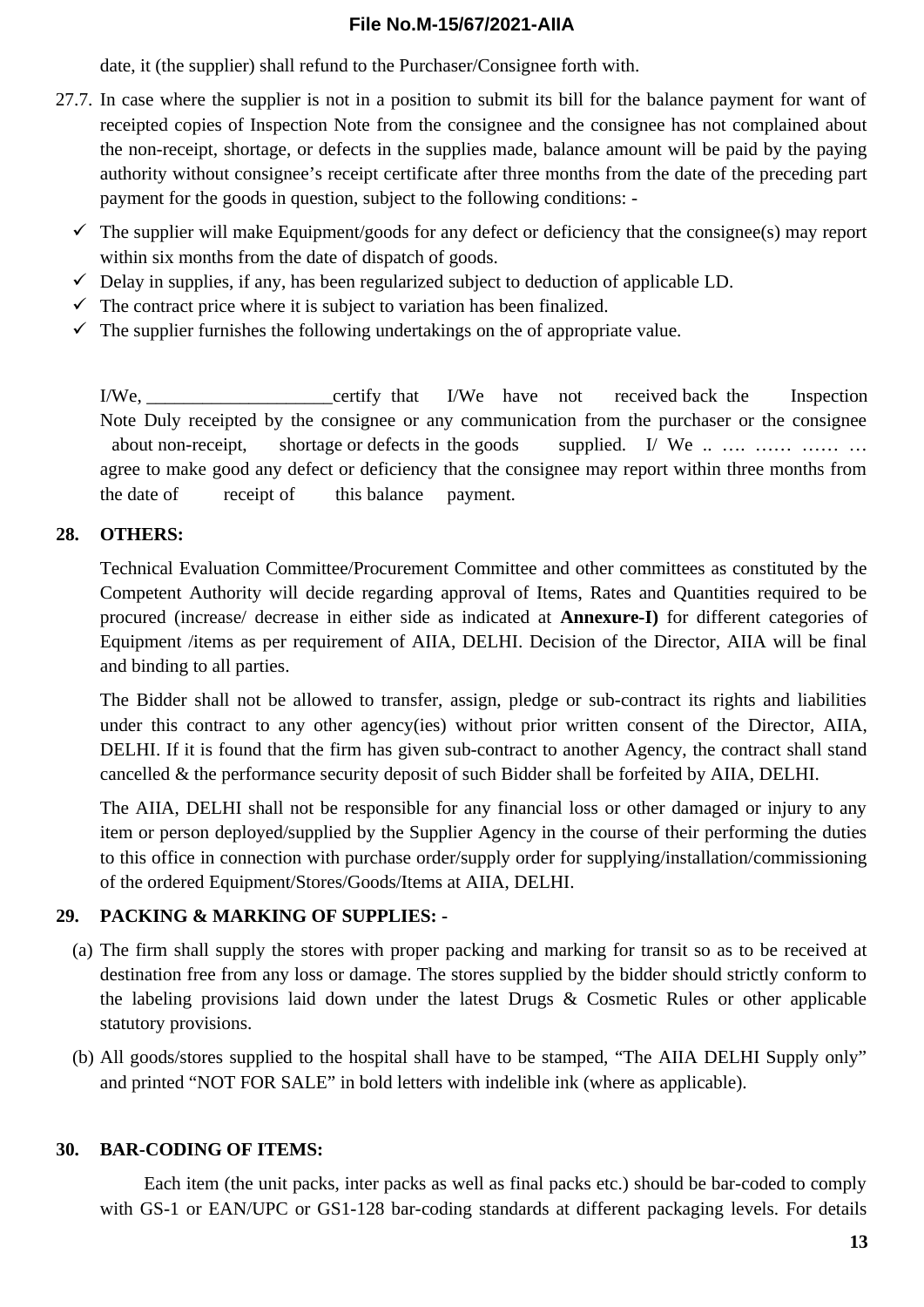and specification of GS-1 bar-coding http://www.gs1india.org.in/gs1barcodes/pc\_index.htm maybe referred (Optional) (whereas applicable).

Bidder/Firms have to supply the Sterility Certificate for sterilized consumable items manufactured in India or abroad from the concerned principal manufacturer (whereas applicable).

#### **31. FORCE MAJEURE: -**

Any failing or omission to carry out the provision of the contract by the supplier shall not give rise to any claim by any party, one against the either, if such failure of omission or arises from an act of God, which shall include all acts of natural calamities such as fire, flood, earthquake hurricane or any pestilence or from civil strikes, compliance with any stature and/or regulation of the Government, look outs and strikes, riots, embargoes or from any political or other reasons beyond the suppliers control including war (whether declared or not) civil war or state or insurrection, provided that notice or the occurrence of any event by either party to the other shall be given within two weeks from the date of occurrence of such an event which could be attributed to 'force majeure 'conditions.

#### **32. DISPUTES AND ARBITRATION:**

All disputes or differences arising during the execution of the contract shall be resolved by the mutual discussion failing which the matter will be referred to an Arbitrator who will appointed by the Director, AIIA, DELHI for Arbitration for settlement of disputes in accordance with Arbitration & Conciliation Act 1996 or its subsequent amendment, whose decision shall be blinding on the contracting parties.

#### **33. LAW GOVERNING THE CONTRACT AND JURISDICTION:**

The contract Governed under Contract Act 1872 Indian Competition Act 2002 and instructions thereon from the government of India issued in this regard from time to time. The Court of DELHI shall alone have jurisdiction to decide any dispute arising out of or in respect of the contract.

#### **34. PERFORMANCE SECURITY DEPOSIT:**

The successful Bidder will be liable to deposit 3% of value of the Contract/Purchase Order as Performance Security Deposit in favor of "Director, AIIA DELHI" by way of "Performance Bank Guarantee in the format given at **Annexure-VI** in the form of Fixed Deposit Receipt" from Scheduled Nationalized/Commercial Bank refundable after expiry of the tenders/or after the completion of 5years warranty period  $+3$  months (valid for i.e. 63 months) in case of supply of Equipment, subject to successful fulfillment of terms and conditions, on receipt of requisite No dues certificate from the concerned departments/authorities. Security Deposit is liable to be forfeited if the bidder withdraws or impairs or derogates the bid in any respect. For CMC after expiry of warranty period, the 3% Security Deposit of total CMC cost of Equipment shall require to be deposited by the Bidder to AIIA, DELHI in the format given at "**Annexure-VI**".

#### **35. RECOVERY OF EXCESS PAYMENT MADE TO SUPPLIER AGENCY:**

If a result of post payment audit any over payment is detected in respect of any supply/work done by the supplier Agency or alleged to have been done by the Agency under this Tender Enquiry, it shall be recovered by the Institution from the Agency and Agency is liable to be deposit back the excess extra amount received by them from their agreeable amount as per Purchase Order/Work Order from AIIA DELHI within 30 days time period as and when they will receive written request from AIIA DELHI in this connection.

#### **36. UNDER PAYMENT TO BE MADE TO SUPPLIER AGENCY:**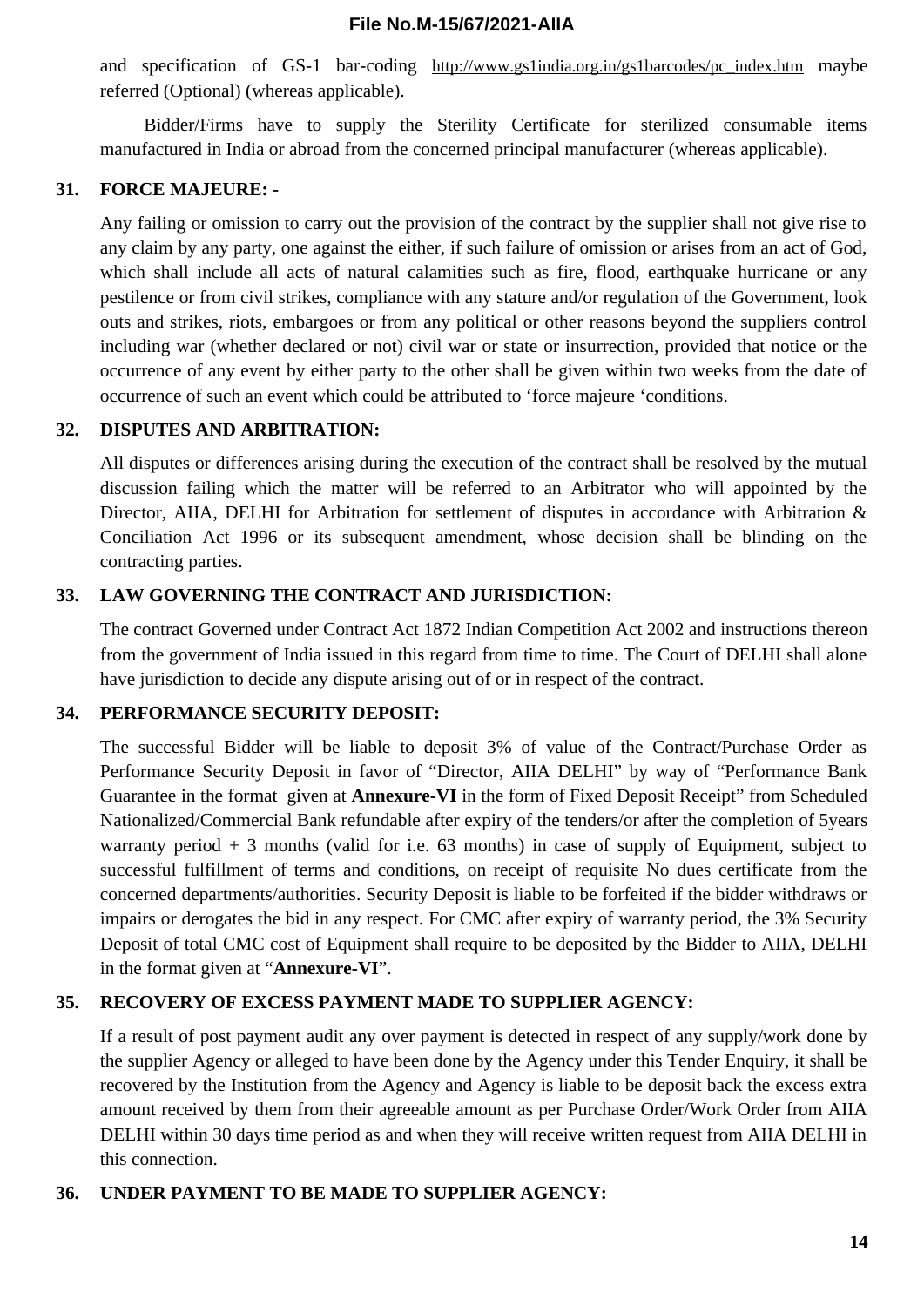If a result of post payment audit any under payment is detected in respect of any supply/work done by the supplier Agency under this Tender Enquiry, it shall be duly paid by the Institution to the concerned Supplier Agency.

# **37. RESPONSIBILITY OF SUPPLIER AGENCY FOR PROVIDING COPIES OF RELVANT RECORDS:**

The Supplier Agency shall provide the copies of relevant records during the period of contract or otherwise even after the contract is over as and when asked by AIIA, DELHI.

No bidder/or his representative shall bring or attempt to bring any political or other outside influence to bear upon any superior authority or hospital functionaries to further this business interest. In doing so, tender of the concerned bidder will be rejected without assigning any reason.

- **38. SERVICE SUPPORT AND REDRESSEAL OF COMPLAINT:** All Bidders have to provide a dedicated/Toll free No. for service support and an Escalation Matrix along with Name, Designation and Mobile number of contact person.
- **39. SUBMISSION OF MORE THAN ONE OFFER:** If any bidder is participating in this tender through more than one offer in the capacity of Director/ Proprietor/Partnership in other firms. They have to submit a declaration to this effect for bringing it to the notice of Institute.

#### **40. BID EVALUATION CRITERIA:**

- (i) All the bidder shall be primarily evaluated on pre-qualification criterion viz having submitted all relevant documents, fulfilling statutory obligations/compliance, Experience, Turnover etc.
- (ii) Bidders fulfilling PQC conditions will be evaluated on technical parameters.
- (iii) Technically qualified bidders will be considered for financial evaluation.
- (iv) Financial Evaluation will be done on the basis of rate quoted for item along with 5 year onsite warranty and cumulative rate for 5 years extended (i.e.  $6<sup>th</sup>$  to  $10<sup>th</sup>$  Year) warranty/CMC. Price quoted shall be considered final including all taxes/charges etc. as indicated in Bid document.
- (v) For the supply of Spares/ Consumables/Optional Accessories, if any, the selected bidder (L1) shall be bound to supply these items on the lowest rate quoted by any of technically qualified bidder.

#### **41. EXCLUSIVE RIGHT:**

The Director, AIIA DELHI, India has the full and exclusive right to accept or reject, increase or decrease order quantity, any or all the tenders without assigning any reasons and also to cancel the supply at any time without assigning any reason.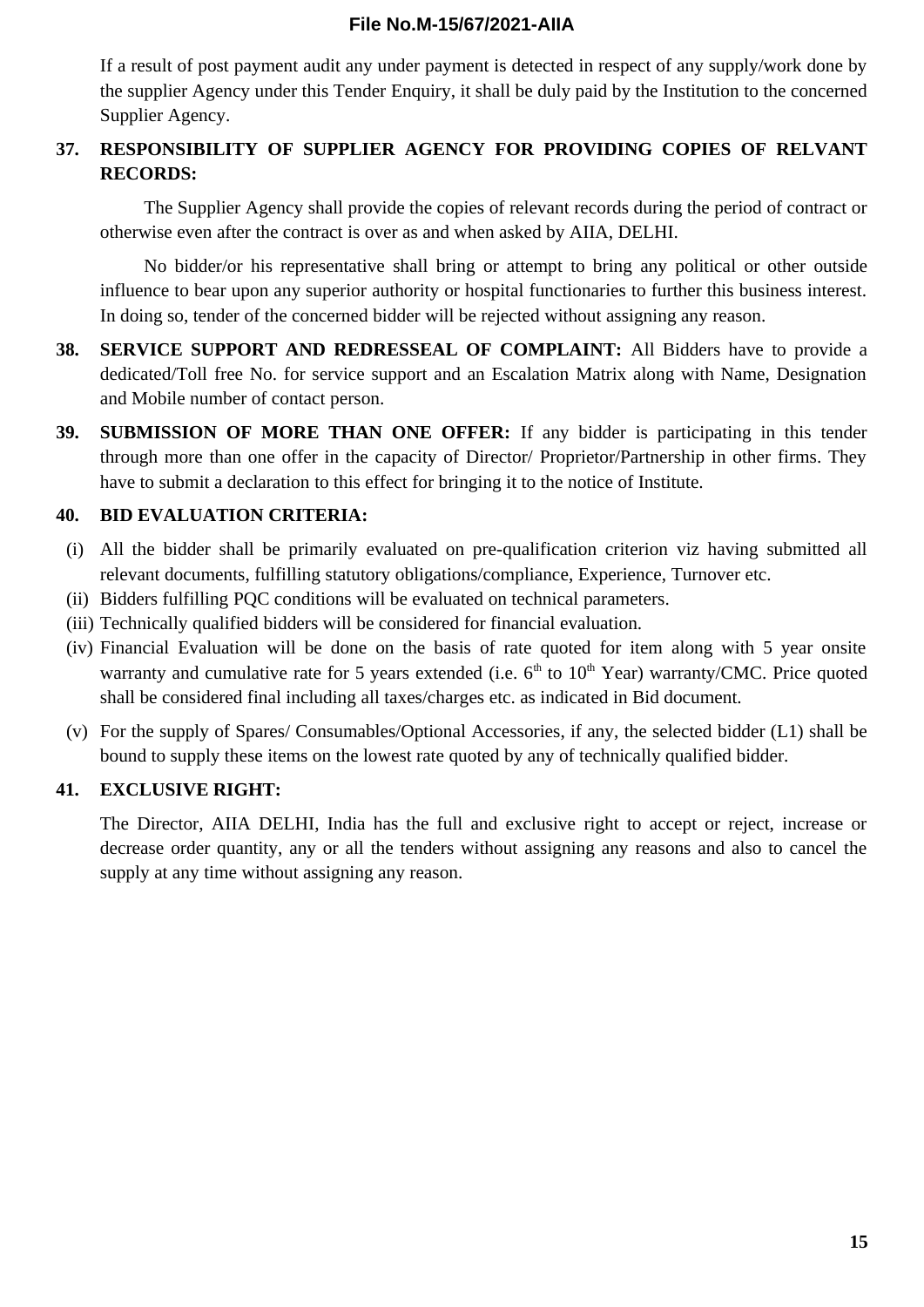### **Chapter-IV**

### **Eligibility Criteria for bidders**

- 1. Original Equipment Manufacturer or their Authorized dealers are eligible to participate in the tender.
- 2. **Authorized Representatives:** Bids of bidders quoting as authorized representative of a principal manufacturer would also be eligible, provided:
	- i. Their principal manufacturer meets all the criteria above without exemption, and the principal manufacturer furnishes a legally enforceable tender-specific authorization in the prescribed form assuring full guarantee and warranty obligations as per the general and special conditions of contract; and
	- ii. the bidder himself should have been associated, as authorized representative of the same or other Principal Manufacturer for same set of services as in present bid (supply, installation, satisfactorily commissioning, after sales service as the case may be) for same or similar 'Product' for past three years ending on 31<sup>st</sup> Mar 2020.
- 3. **Signed** and scanned valid copy of Firm/Company Registration/Incorporation Certificate.
- 4. Signed and scanned copy of GST Registration and proof of latest quarter GST returns filed copies by the participating Bidder Company.
- 5. Signed and scanned copy of PAN Card in the name of firm/company.
- 6. The bidders registered under MSME will be exempted from the submission of 'Turnover' and previous experience document, as per Government's guidelines. Bidders claiming the exemption should have submit relevant documents along with their offer. Any claim at later stage will not be entertained.

#### **7. Experience and Past Performance:**

- **(a)** The bidder should have manufactured and supplied/erected/commissioned "**Real Life Model Surgery Trainer (High Quality)**" with the same or higher specifications as mentioned at **Annexure-I** during last three years, ending  $31<sup>st</sup>$  March of the previous financial year 2020-21and;
- **(b)** The bidder should have manufactured and supplied/erected/commissioned at least one number of "**Real Life Model Surgery Trainer (High Quality)"** in at least one of the last five years ending on 31<sup>st</sup> March of the previous financial year 2020-21, and out of which
- **(c)** At least one number of offered version/model of "**Real Life Model Surgery Trainer (High Quality)" should be in successful operation for at least two years on the date of bid opening.**

#### **Criteria 2 - Capability- Equipment & manufacturing Facilities:**

'The bidder' must have an annual capacity to manufacture and supply (erected/commissioned) at least one.

*Note: In case of multiple products in a tender, this criterion shall be applicable product wise. For example, in case of printing Paper of different specifications/sizes, it shall be applicable to quantity of paper manufactured and supplied specification/size wise*.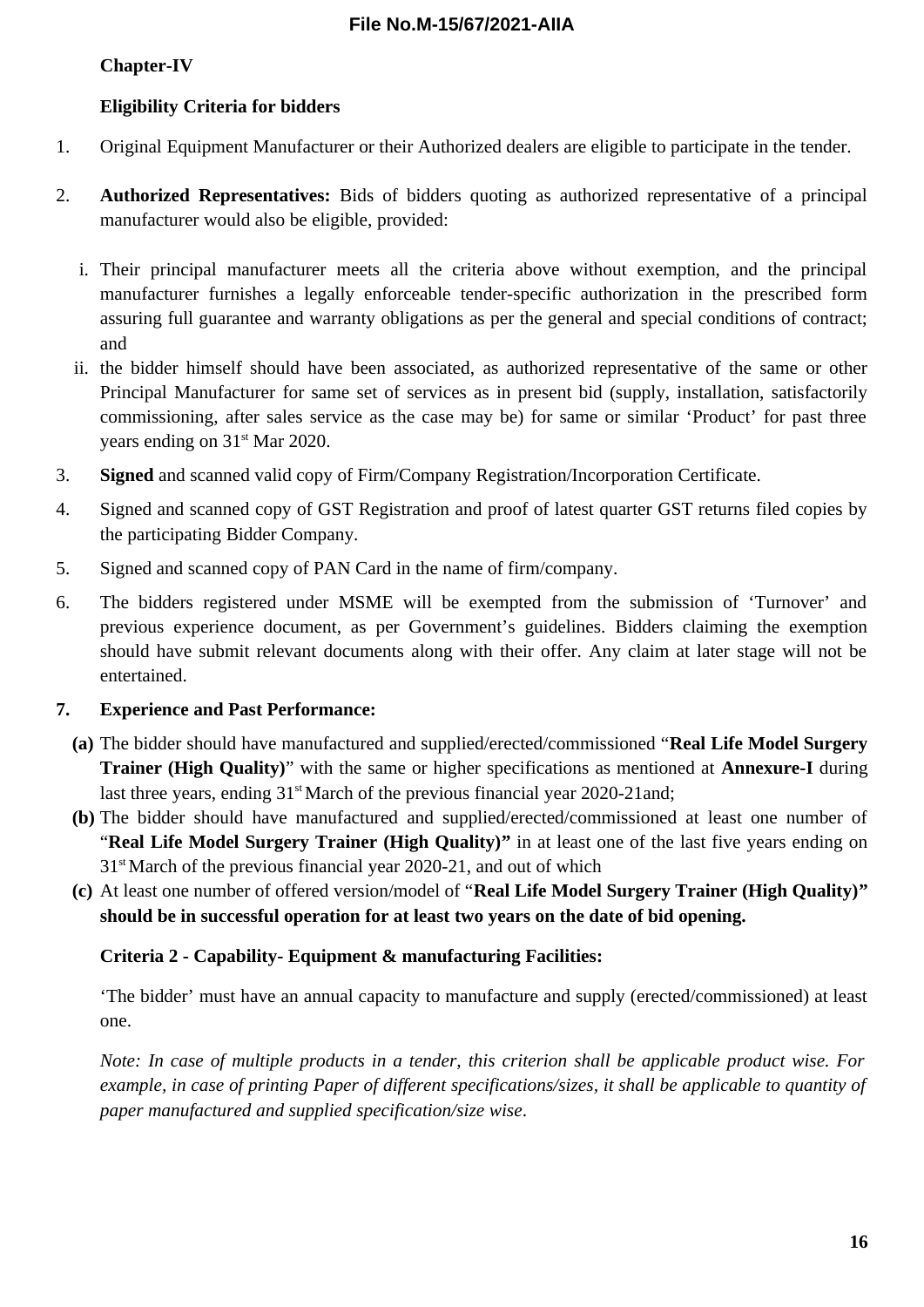#### **Criteria 3 - Financial Standing - under all conditions**

- **a**) The average annual financial turnover of 'The bidder' during the last three years, ending on 31<sup>st</sup> March of the previous financial year 2020-21, should be at  $\overline{3}35$  Lakh as per the annual report (audited balance sheet and profit & loss account) of the relevant period, duly authenticated by a Chartered Accountant/Cost Accountant in India or equivalent in relevant countries.
- **b)** Bidder Firm (manufacturer or principal of authorized representative) should not have suffered any financial loss for more than one year during the last three years, ending on  $31<sup>st</sup>March$  of the previous financial year 2020-21.
- **c)** The net worth of the Bidder firm (manufacturer or principal of authorized representative) should not be negative on 31<sup>st</sup> March of the previous financial year 2020-21 and also should have not eroded by more than 30% (thirty percent) in the last three years, ending on  $31<sup>st</sup>$  March of the previous financial year 2020-21.

**Note:** *In case of Indian Bidders/Companies (manufacturer or principal of authorized representative) who have been restructured by Banks in India, under the statutory guidelines, they would be deemed to have qualified the Financial standing criteria considering the institutional financial backing available to them*.

# **Applicability in Special Cases:**

- **d)** Applicability to 'Make in India: Bidders (manufacturer or principal of authorized representative) who have a valid/approved ongoing 'Make in India' agreement/program and who while meeting all other criteria above, except for any or more of sub-criteria in Experience and Past Performance above, would also be considered to be qualified provided:
- (i) Their foreign 'Make-in-India' associates meet all the criteria above without exemption, and
- (ii) The Bidder submits appropriate documentary proof for a valid/approved ongoing 'Make in India' agreement/program.
- (iii) The bidder (manufacturer or principal of authorized representative) furnishes along with the bid a legally enforceable undertaking jointly executed by himself and such foreign Manufacturer for satisfactory manufacture, Supply (and erection, commissioning if applicable) and performance of 'The Product' offered including all warranty obligations as per the general and special conditions of contract.
- **e)** Authorized Representatives: Bids of bidders quoting as authorized representative of a

# **Principal manufacturer would also be considered to be qualified, provided:**

- (i) Their principal manufacturer meets all the criteria above without exemption, and the principal manufacturer furnishes a legally enforceable tender-specific authorization in the prescribed form assuring full guarantee and warranty obligations as per the general and special conditions of contract; and
- (ii) the bidder himself should have been associated, as authorized representative of the same or other Principal Manufacturer for same set of services as in present bid (supply, installation, satisfactorily commissioning, after sales service as the case may be) for same or similar 'Product' for past three years ending on 31<sup>st</sup>March of the previous financial year 2020-21.
- **f)** Joint Ventures and Holding Companies: Credentials of the partners of Joint ventures cannot (repeat cannot) be clubbed for the purpose of compliance of PQC in supply of Goods/Equipment, and each partner must comply with all the PQC criteria independently. However, for the purpose of qualifying the Financial Standing Criteria, the Financial Standing credentials of a Holding Company can be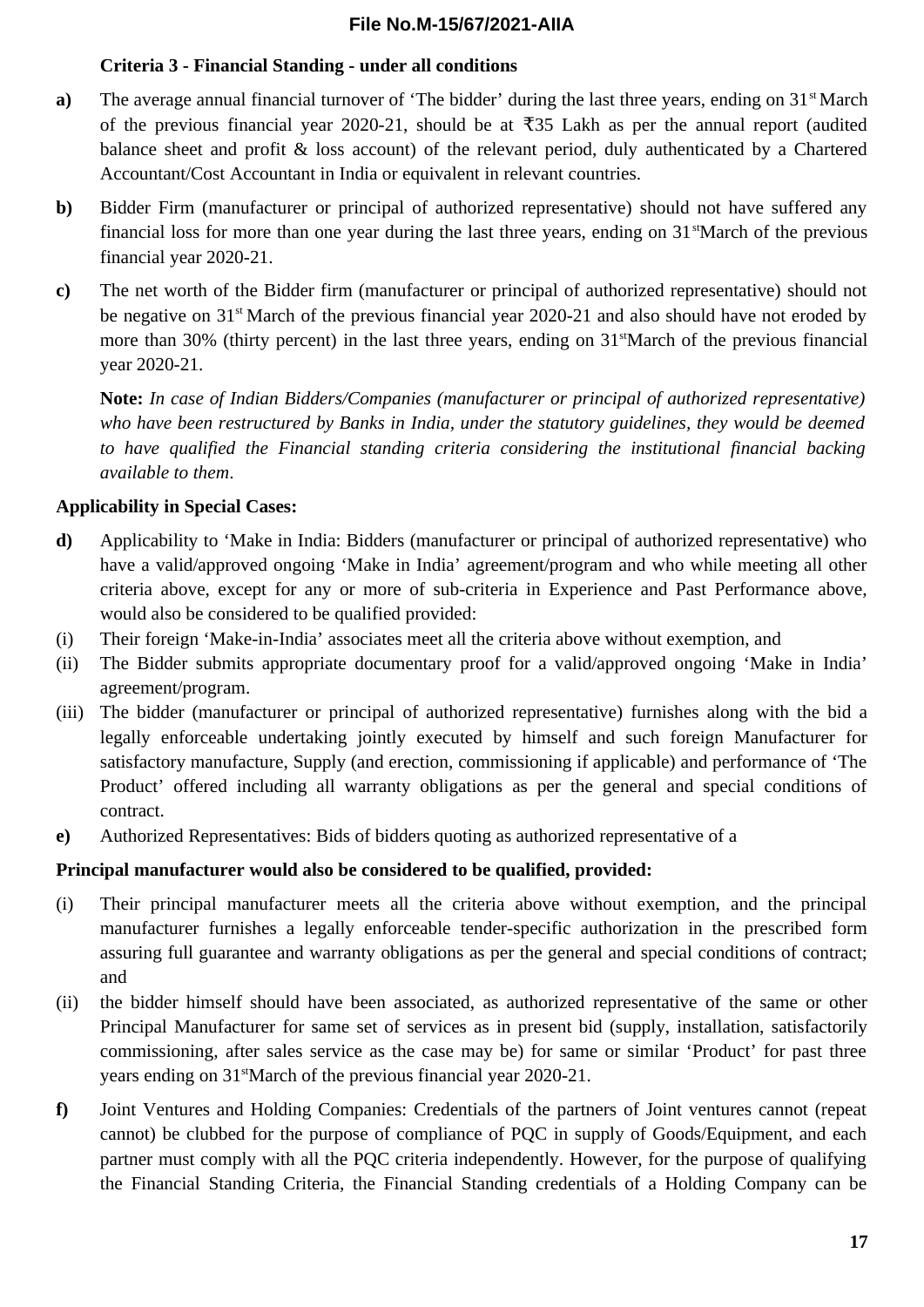clubbed with only one of the fully owned subsidiary bidding company, with appropriate legal documents proving such ownership.

**g)** Along with all the necessary documents/certificates required as per the tender conditions, the bidder should furnish a brief write-up, backed with adequate data, explaining his available capacity (both technical and financial), for manufacture and supply of the required goods/equipment, within the specified time of completion, after meeting all their current commitments.

#### **h) Supporting documents submitted by the bidder must be certified as follows:**

- (i) All copy of supply/work order; respective completion certificate and contact details of clients; documents issued by the relevant Industries Department/National Small Industries Corporation (NSIC)/manufacturing license; annual report, etc., in support of experience, past performance and capacity/capability should be authenticated by the by the person authorized to sign the tender on behalf of the bidder. Original Documents must be submitted for inspection, if so demanded.
- (ii) All financial standing data should be certified by certified accountants, for example, Chartered Accountants/Cost Accountants or equivalent in relevant countries; and Indian bidder or Indian counterparts of foreign bidders should furnish their Permanent Account Number. Singed and attested legible scanned copies of at least three Numbers of Previous Purchase Order Copies for each of participating item, which has been supplied to various reputed Government Hospitals/Institutions/PSU's/Other reputed Hospitals/Institutions in India in last Three Financial Years in Chronological Order from FY-2017-2018 to FY-2019-2020 for pre-qualification bid evaluation purpose.
- 8. Signed copy of duly filled-in PFMS Form of AIIA, DELHI in the format given at **Annexure-IX**.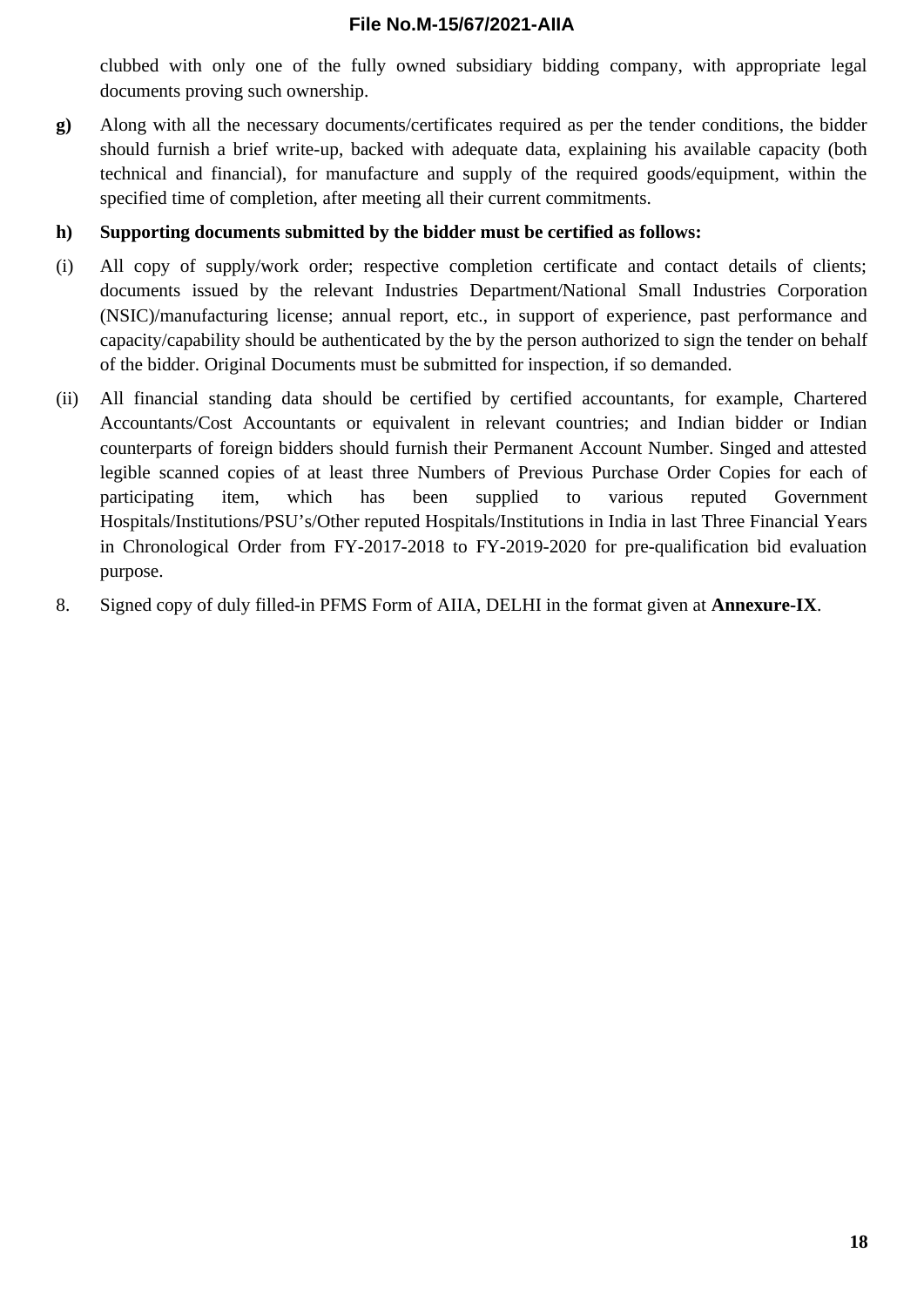# **Specification for Real Life Model Surgery Trainer (High Quality)**

- Address surgical competencies'
- Use real surgical instruments.
- Perform laparotomy, laparoscopy

#### Fully responsive in transit

- Anatomically correct human abdominal cavity including vertebral column, kidneys, intestines, complete digestive tract, renal artery and omentum
- Blood flow is easily adjusted with suction and remote control
- Virtual Patient Monitor for on-the-fly control of vitals
- Large, replaceable abdominal tissue that can be reused for multiple scenarios
- Includes multiple catastrophic event scenarios to increase team training opportunities
- Full trauma teams can work together
- Easy to set up and clean

# **SCENARIO OPTIONS**

- Nicked Aorta Procedure
- Nicked Renal Artery Procedure
- Lacerated Kidney Procedure
- Cholecystectomy Procedure with Insufflation Device.
- Intestinal perforation, appendicectomy
- Build your own Laparascopic Procedure

#### **SKILL DEVELOPMENT**

- Diagnosis/treatment of an aortic or renal artery injury, or a lacerated kidney
- Management of emergency surgery
- Preparation for a catastrophic surgical event
- Building confidence and reliability in an individual role within a team framework

# **COMPONENTS**

- Abdominal Cavity with Vertebral Column
- Internal Organs including Kidneys and Intestines
- Complete Digestive Tract
- Aortic Birfurcation Insert
- Nicked Renal Artery
- Lacerated Kidney
- Blood Circulation System with Bladder Cavity Insert
- Red Concentrate
- Upper Body Form Skin
- Abdominal Platform Tray
- Lower Body Form
- Surgical Abdomen Replaceable Tissue
- Simulated Umbilicus Insert
- Interlocking Tray Support Bar
- Screwdriver and Two Screws
- Virtual Patient Monitor / record everything. Two on board camera and a head mounted camera focus on the surgical technique and intervention methods. Camera record action of surgical team.

Use real surgical instruments.

**Note:** *The above specification is minimum requirement to be eligible in Technical Evaluation and any lower version of the equipment/instrument below above specification will not be accepted.*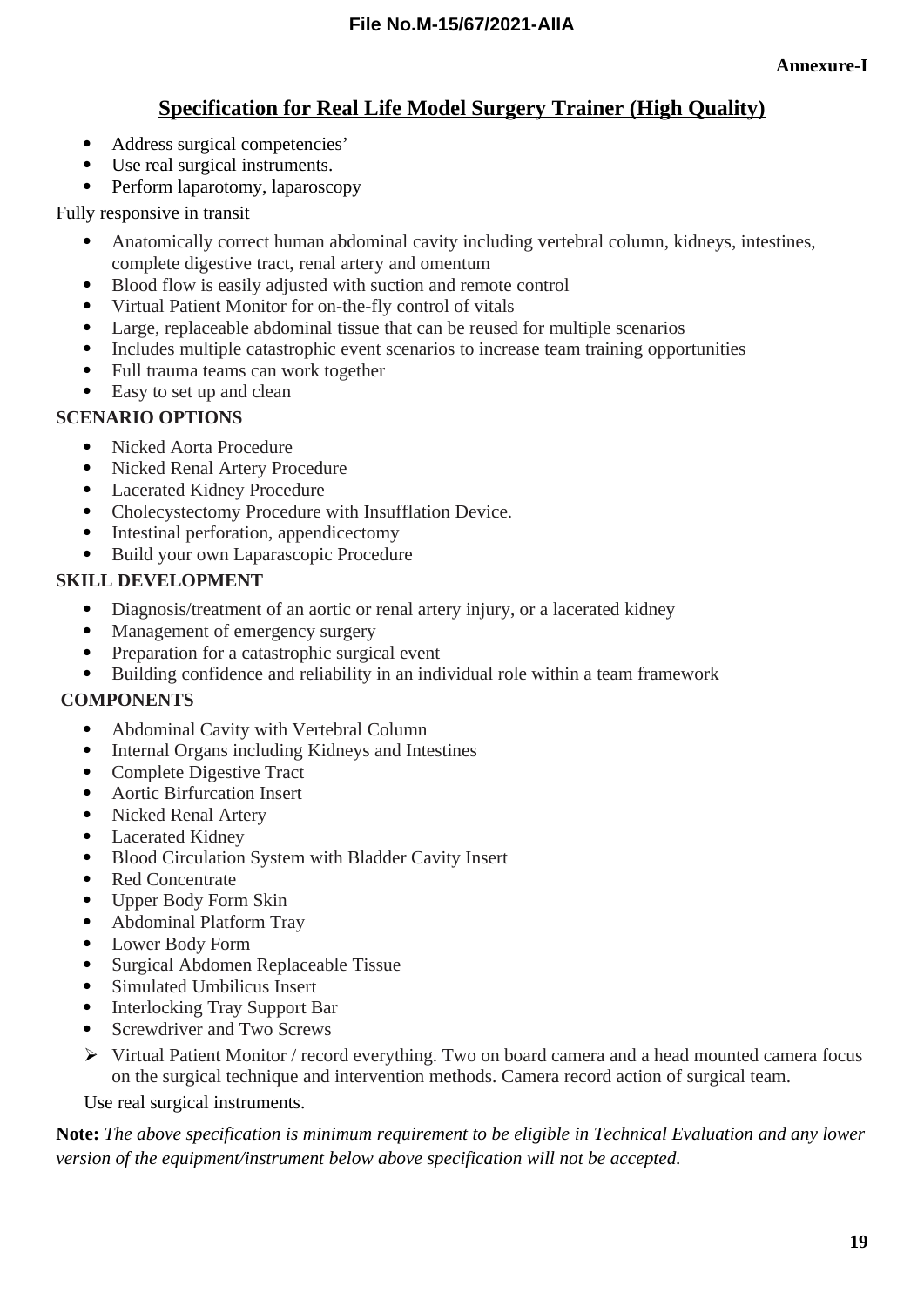# **Bid Security Declaration by the Bidder**

I/we, M/s modify my/our Bids during the period of validity, or if I/We am/are awarded the contract and I/We failed to sign the contract, or to submit a performance security before the deadline defined in the request for bids document, I/We shall have no objection if I/We am/are suspended for the two years from being eligible to submit Bids for contracts with All India Institute of Ayurveda, New Delhi.

Seal, Name & Address of the Bidder/Authorised person

Telephone No. & Email ID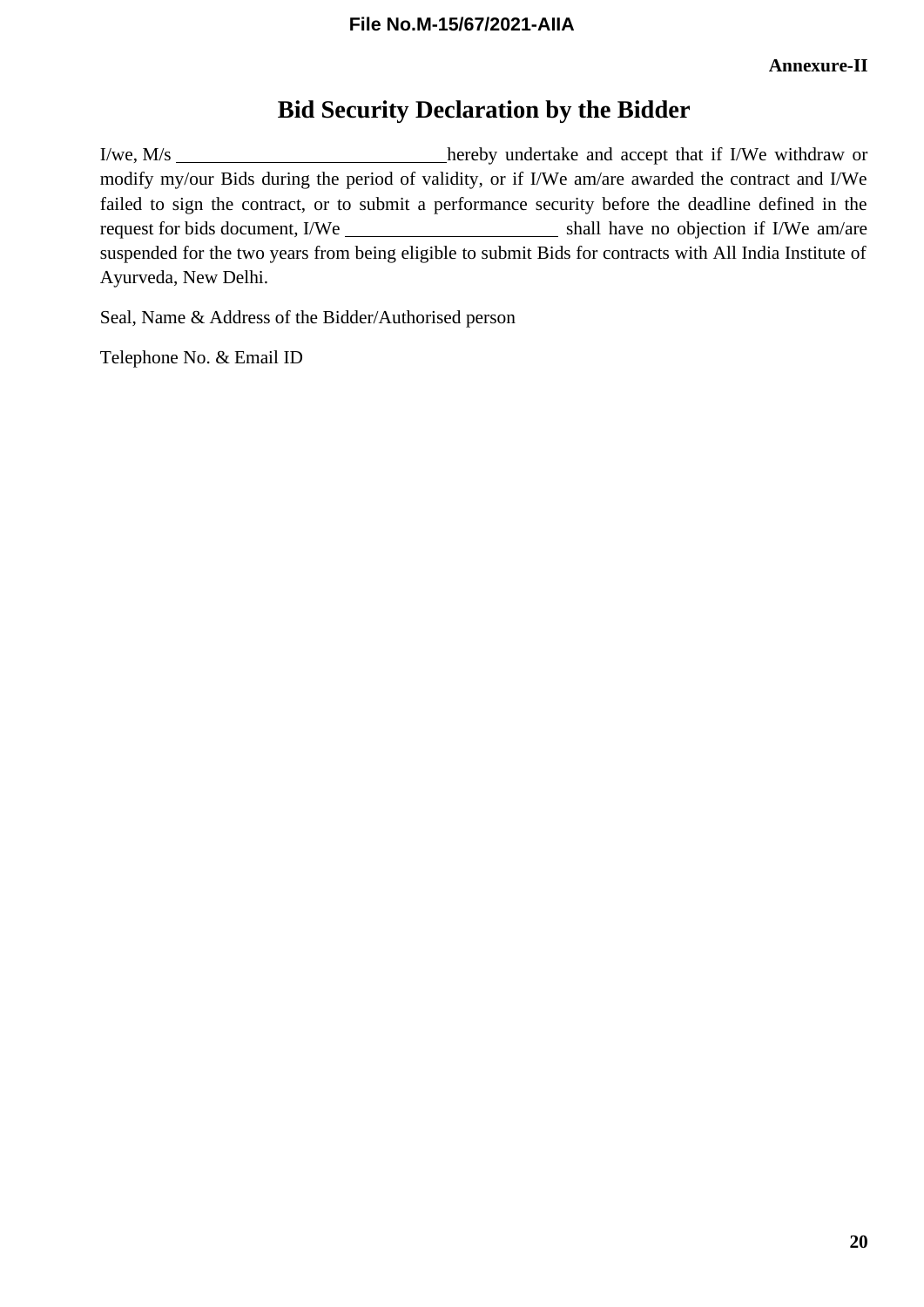# **MANUFACTURERAUTHORIZATIONFORM** *(on the letterhead of the Manufacturer)*

To, The Director All India Institute of Ayurveda, Gautampuri Sarita Vihar, New Delhi - 110076 Madam, Ref. Your Tender document No. \_\_\_\_\_ dated\_\_\_\_\_\_\_

We, Who are proven and reputable manufacturers/fabricator of 'Advance Cardiac Life Support Ambulance' having factories at **hereby authorize M/s (name and address of the** agent) to submit a tender, process the same further and enter into a contract with you against your requirement as contained in the above referred Tender which are manufactured by us.

- 2) We further confirm that no supplier or firm or individual other than Messrs. (*name and address of the above agent*) is authorized to submit a tender, process the same further and enter into a contract with you against your requirement as contained in the above referred Tender Enquiry documents for the above Equipment / Stores manufactured by us.
- 3) We also hereby confirm that we would be responsible for the satisfactory execution of contract placed on the authorized agent including availability of Spares parts for the period of 10 years for supplied equipment to AIIA DELHI.
- 4) We also confirm that the rate quoted by our authorized agent shall not exceed the rate which we would have quoted on direct participation.
- 5) We also undertake to provide all updates (at our own) of the equipment free of cost during the warranty/guarantee period along with spare parts.

Yours faithfully, [Signature *with date, name and designation*] For and on behalf of M/s *[Name & address of the manufacturers]*

# **Note:**

- *1. This letter of authorization should be on the letter head of the manufacturing firm and should be signed by a person competent and having the power of attorney to legally bind the manufacturer.*
- *2. Original letter's scanned copy may be uploaded and handed over as and when directed.*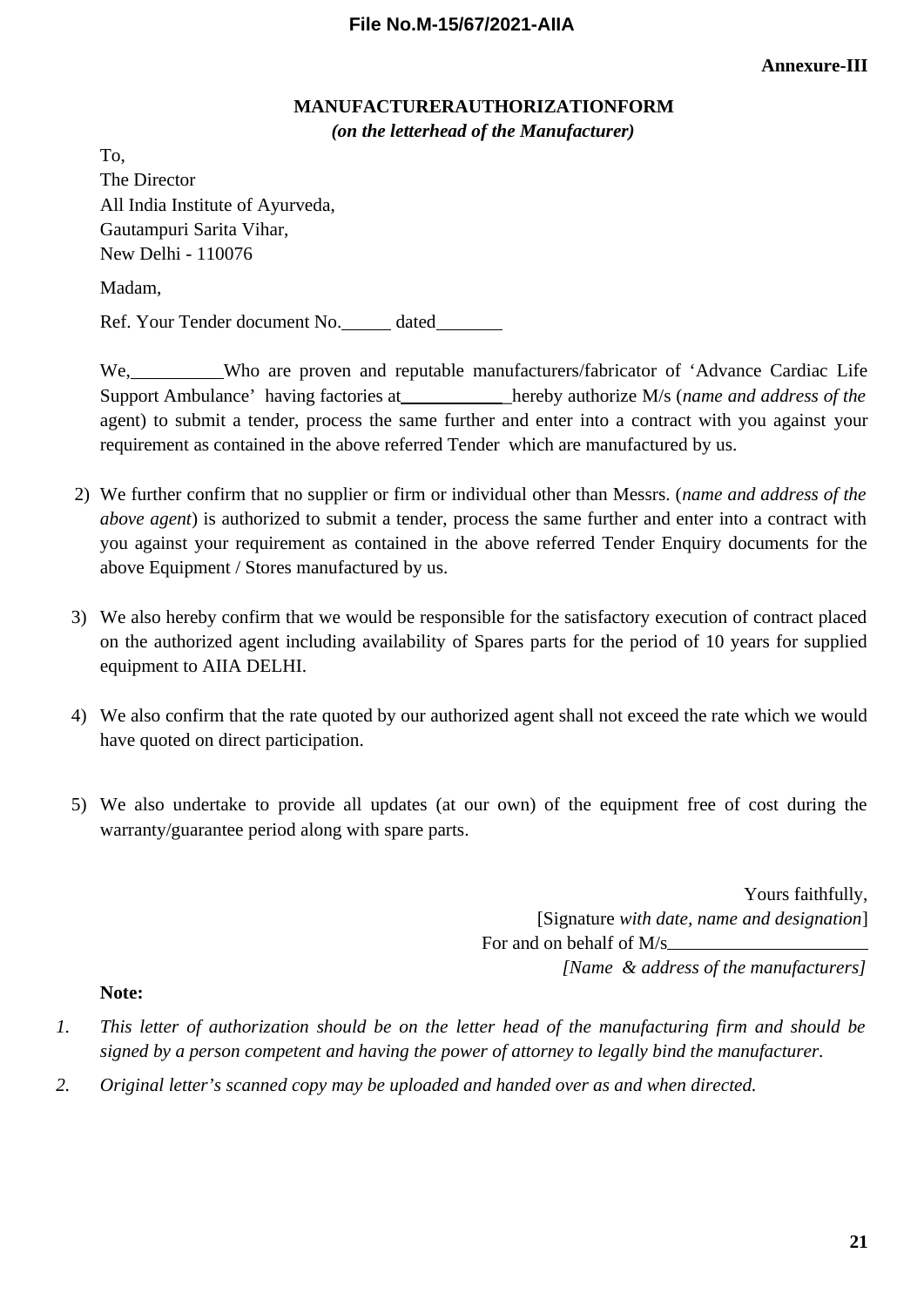# **Rates for Spares / Consumables / Optional Accessories (If Any)**

| Sl. No. | Name of the Consumable/ Spare/ | Life Cycle | <b>Per Unit Price (In <math>\bar{\tau}</math>)</b> |
|---------|--------------------------------|------------|----------------------------------------------------|
|         | <b>Optional Accessories</b>    |            | including all taxes                                |
|         |                                |            |                                                    |
|         |                                |            |                                                    |
|         |                                |            |                                                    |

Name(s) & Signature of the Bidder with rubber seal(s)

Name of the Firm…………………………………………Date………………Place……………….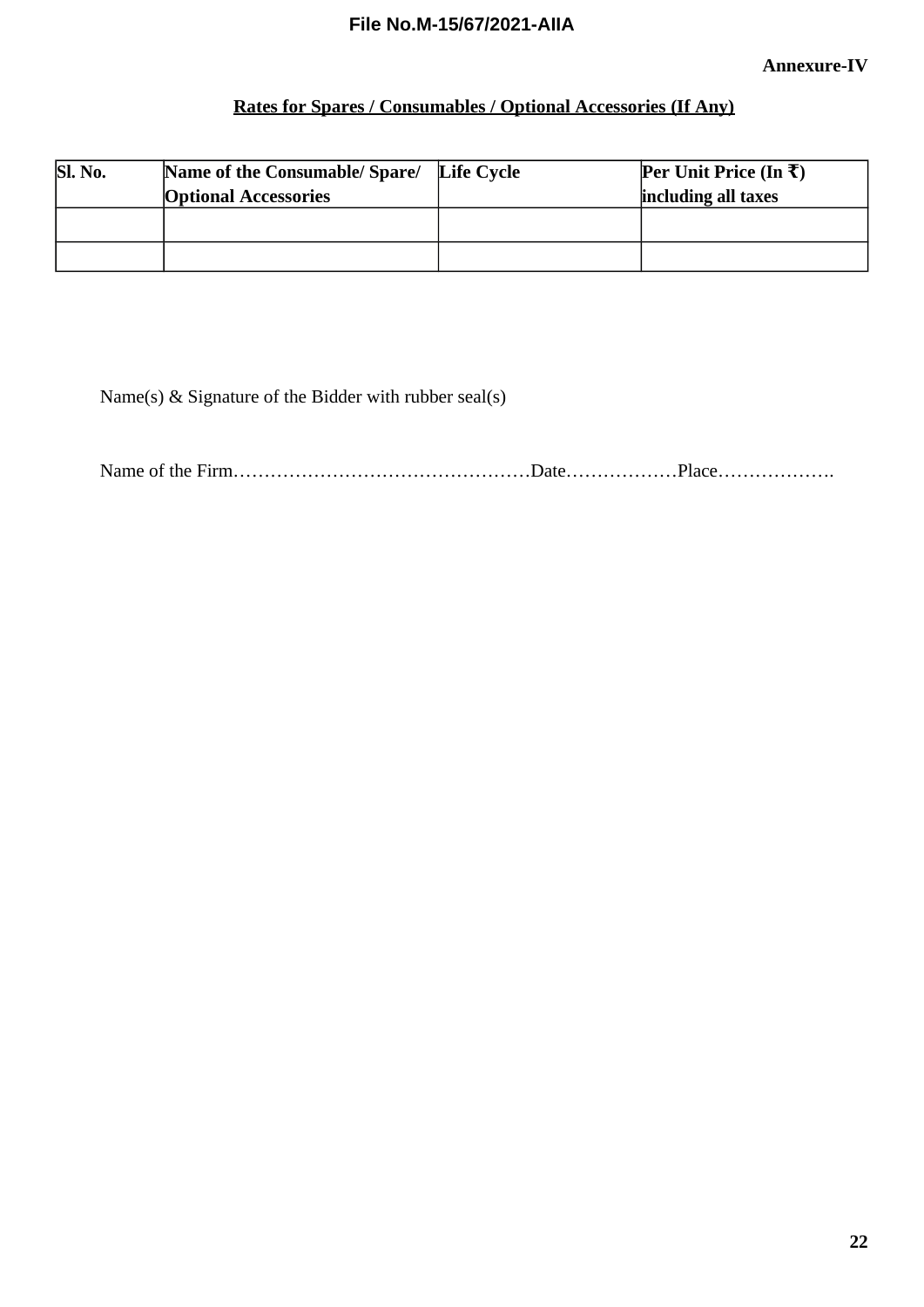#### **Annexure-V**

# **FINANCIAL BID**

#### **A. Price Schedule for Indigenous Goods**

|  | Sl. No. Name of the item (as per Schedule Make & HSN |       |      | Quantity  Unit |      | <b>Basic Price</b>          | $%$ of GST    |                                             | Other Expenditure   Per Unit Total Price   Total Cost |              |
|--|------------------------------------------------------|-------|------|----------------|------|-----------------------------|---------------|---------------------------------------------|-------------------------------------------------------|--------------|
|  | of Requirement)                                      | Model | Code |                | Name | ber unit                    | $(Am$ ount in | $(i$ f any) on Column   inclusive of all on |                                                       | Column 5     |
|  |                                                      |       |      |                |      | $(\text{in } \overline{z})$ | figures on    |                                             | $(7)$ (in $\bar{x}$ ) F.O.R. destination              | x Column     |
|  |                                                      |       |      |                |      |                             | Column(7)     |                                             | lbasis                                                | $ 10\rangle$ |
|  |                                                      |       |      |                |      |                             |               |                                             | $(in \bar{t})$                                        |              |
|  |                                                      |       |      |                |      |                             |               |                                             | 10                                                    |              |
|  |                                                      |       |      |                |      |                             |               |                                             |                                                       |              |

#### **B. CMC Charges(Wherever applicable)**

|  |  | SI. N0. Name of the Equipment      | Rates of CMC       |           |                           |                                           | <b>Total CMC</b>             | <b>Taxes</b> | Total CMC Cost for 5 |  |
|--|--|------------------------------------|--------------------|-----------|---------------------------|-------------------------------------------|------------------------------|--------------|----------------------|--|
|  |  | (CMC after 5 year warranty period) |                    |           | Cost for 5 Years (if any) |                                           | <b>Years including Taxes</b> |              |                      |  |
|  |  |                                    | $5^{\text{th}}$ vr | $7th_{1}$ | $R^{th}$ $\nu r$          | $\mathbf{q}$ <sup>th</sup> $\mathbf{v}$ r | $10^{th}$ vr                 |              |                      |  |
|  |  |                                    |                    |           |                           |                                           |                              |              |                      |  |

Name(s) & Signature of Authorized person with seal of the Bidder

Date…………………………………

Place………………………………..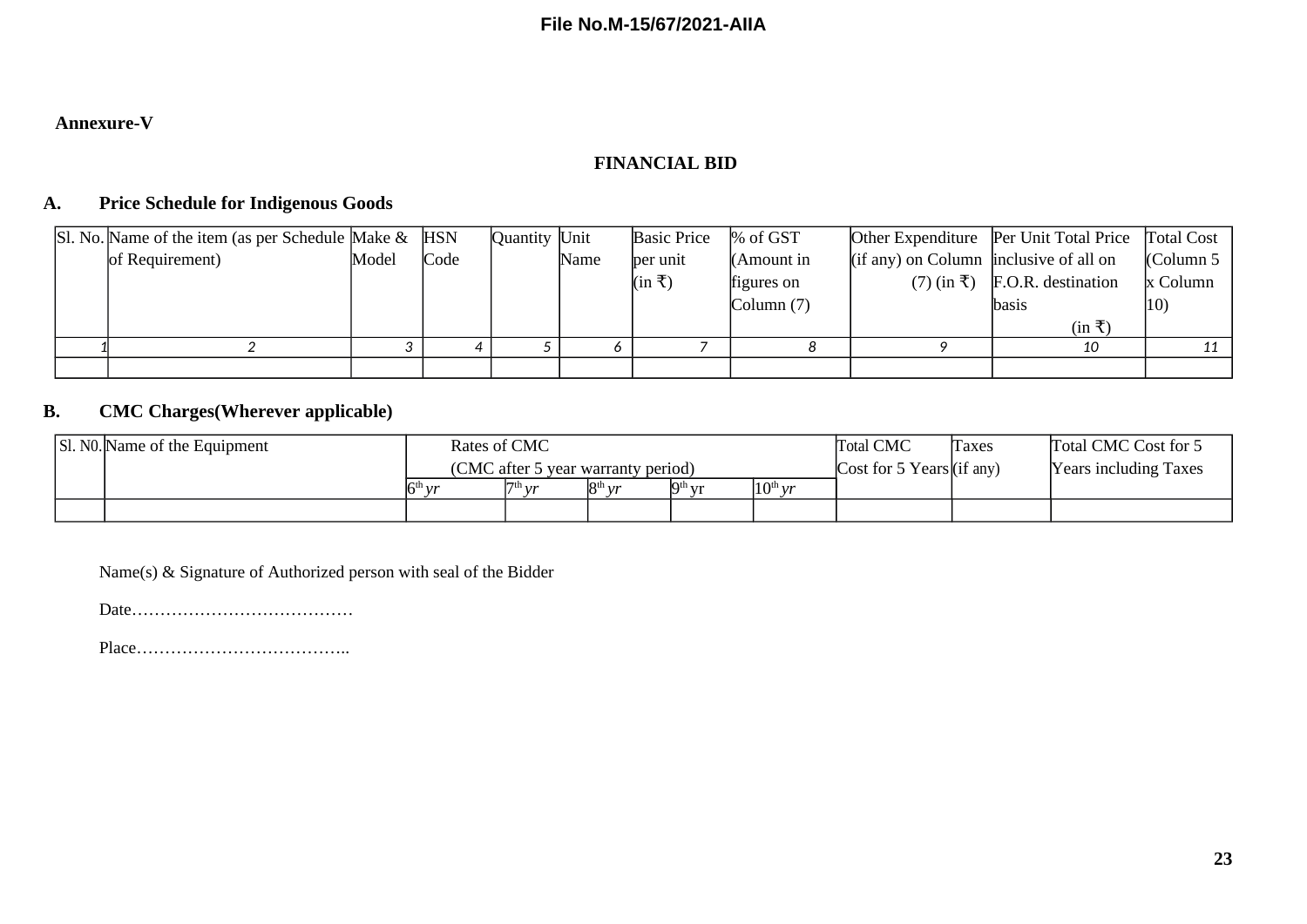#### **Note:**

- **1.** The Rates should be quoted inclusive of all taxes; viz. Freight, Packing, Forwarding, Insurance, Transportation, Octroi, **5 Years** Onsite Warranty inclusive of spares & Labour, applicable GST upto the F.O.R. AIIA, Delhi basis. The accessories required for Equipment operational at the AIIA DELHI site needs to be supplied on free of cost by the Bidder Agency
- **2.** The Tenderer will be fully responsible for the safe arrival of the Equipment/Goods at the named port of entry to consignee site in good condition as per terms of CIP as per INCOTERMS, if applicable
- **3.** The free of cost consumables (if any required) for 3 months period for make operational equipment at AIIA DELHI site needs to be supplied with ordered equipment.
- **4.** The Bidder will quote firm rates inclusive of all Taxes & expenditure upto F.O.R. to AIIA DELHI basis. The AIIA DELHI will release payment claim against accepted supply after deductions of TDS as per prevailing Tax Rules and LD (If any) as per the Terms & Condition mentioned in the Tender.
- **5.** L1 will be decided on total cost of the each Equipment plus Cumulative total of CMC charges (for 5 years after expiry of warranty/guarantee period) and indigenous goods.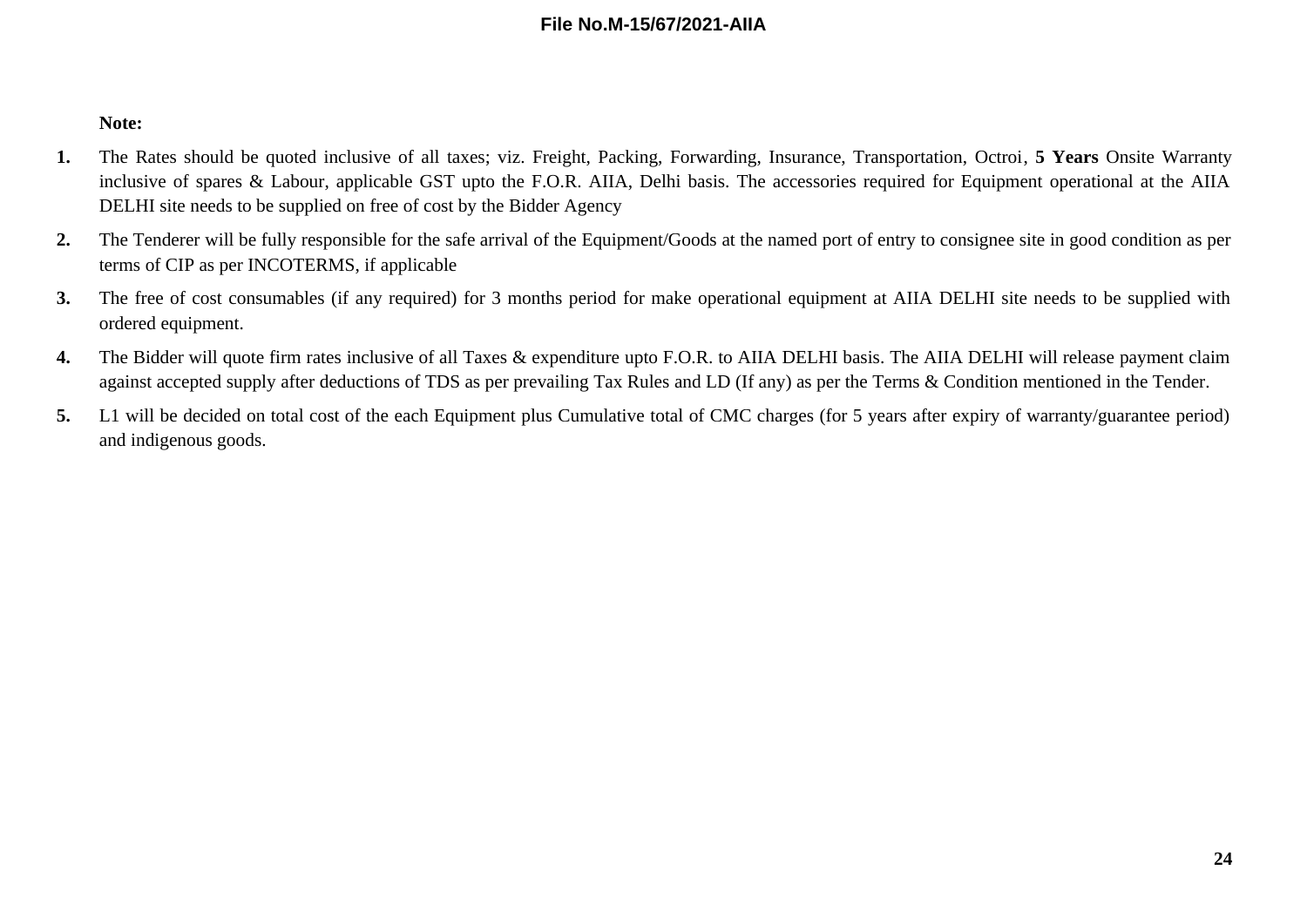# **PERFORMANCE/CMC SECURITY BANK GUARANTEE FORMAT**

#### *(on the letterhead of the Manufacturer)*

**To,**

The Director All India Institute of Ayurveda, Gautampuri, Sarita Vihar, New Delhi - 110076

WHEREAS \_\_\_\_\_\_\_\_\_\_\_\_\_\_\_\_\_ (Name and address of the supplier) (Hereinafter called "the supplier") has undertaken, in pursuance of contract no. dated to supply (Equipment/Stores and services) (hereinafter called "the contract").

AND WHEREAS it has been stipulated by you in the said contract that the supplier shall furnish you with a bank guarantee from nationalized bank for the sum specified therein as security for compliance with its obligations in accordance with the contract;

NOW THEREFORE we hereby affirm that we are guarantors and responsible to you, on behalf of the supplier, up to a total of. (Amount of the guarantee in words and figures), and we undertake to pay you, upon your first written demand declaring the supplier to be in default under the contract and without cavil or argument, any sum or sums within the limits of (amount of guarantee) as aforesaid, without your needing to prove or to show grounds or reasons for your demand or the sum specified therein.

We hereby waive the necessity of your demanding the said debt from the supplier before presenting us with the demand.

We further agree that no change or addition to or other modification of the terms of the contract to be performed there under or of any of the contract documents which may be made between you and the supplier shall in any way release us from any liability under this guarantee and we hereby waive notice of any such change, addition or modification.

This guarantee shall be valid up to **63 (Sixty-Three) months** from the date of satisfactory installation of the Equipment/Stores in the User Department at AIIA, DELHI i.e. upto---------

(indicate date).

(Signature with date of the authorized officer of the Bank) Name and designation of the officer

Seal, name & address of the Bank and address of the issuing Branch, including Telephone No. & Email ID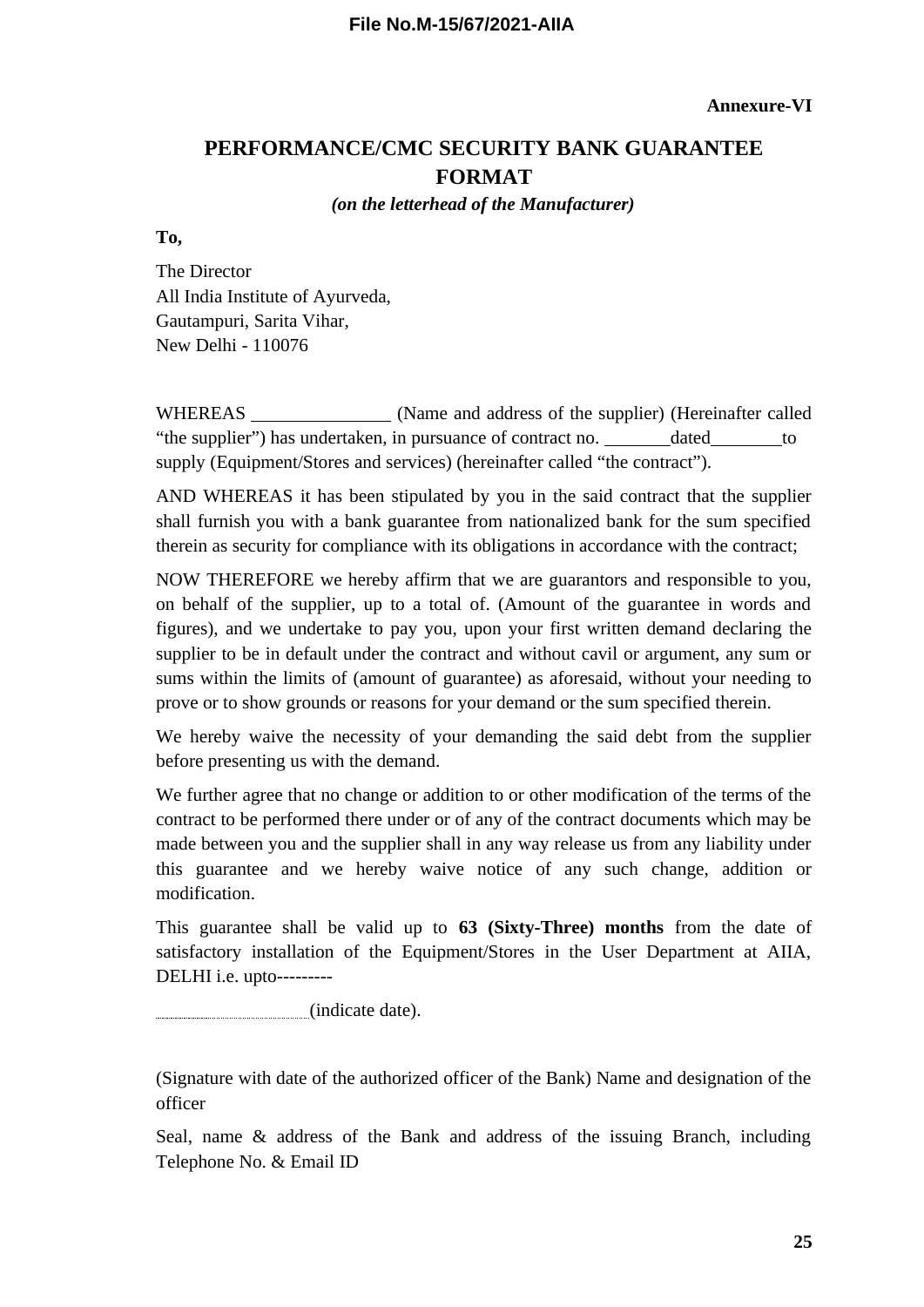#### **Annexure-VII**

# **TECHNICAL BID** *(signed technical bid documents)*

| $\overline{\text{SI}}$ . | Name of the item   | Make   | Indian/     | Catalogue/                | Demons- | Deviation to   |
|--------------------------|--------------------|--------|-------------|---------------------------|---------|----------------|
| No.                      | (as per the Tender | &Model | Imported    | Technical details tration |         | specification, |
|                          | Schedule of        | Quoted | /Country of | submitted                 | Yes/No  | if any         |
|                          | Requirement        |        | Origin      | Yes/No                    |         | With reason    |
|                          | Annex-I)           |        |             |                           |         |                |
|                          |                    |        |             |                           |         |                |
|                          |                    |        |             |                           |         |                |
|                          |                    |        |             |                           |         |                |
|                          |                    |        |             |                           |         |                |
|                          |                    |        |             |                           |         |                |
|                          |                    |        |             |                           |         |                |

**Note:** *Mention detailed specifications (point wise) of quoted item as per schedule of requirement and mention deviation in the specification if any.*

Signature, Name of Authorized Person of the Bidder with seal.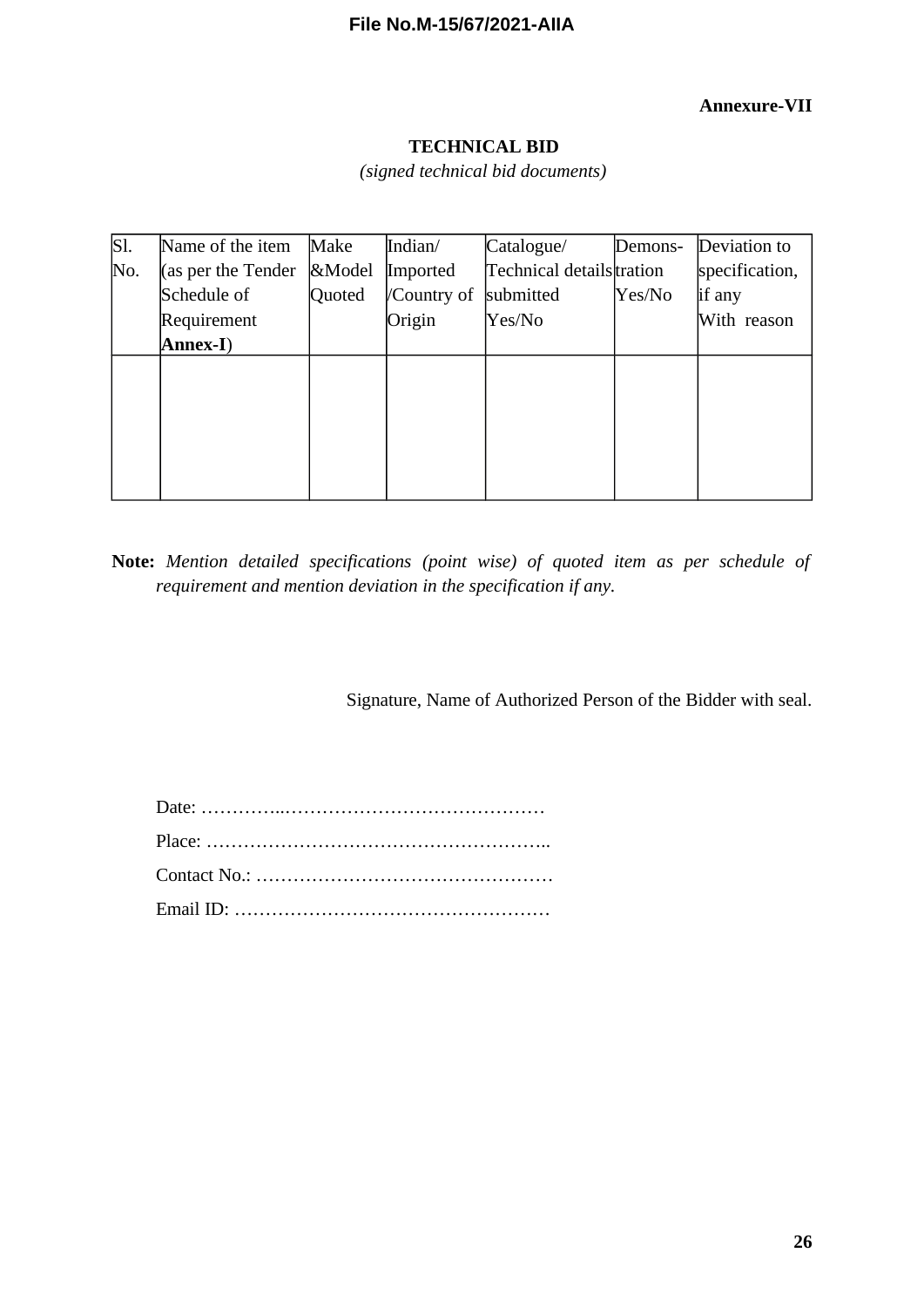#### **Annexure-VIII**

#### **UNDERTAKING**

# *(To be executed on Rs.100/-Non-judicial Stamp Paper duly attested by Public Notary)*

# **For Compliance of al l Terms & Conditions mentioned in this Tender Document**

- **1.** The undersigned certify that I/we have gone through the terms and conditions mentioned in the tender document and undertake to comply with them. I have no objection for any of the content of the tender document and I undertake not to submit any complaint/ representation against the tender document after submission date and time of the tender. The rates quoted by me/user valid and binding on me/us for acceptance till the validity of tender.
- **2. I/We undersigned hereby bind myself/ ourselves to** ALL INDIA INSTITUTE OF AYURVEDA DELHI, GAUTAMPURI SARITA VIHAR, DELHI-110076 **to supply the approved awarded Equipment/Instruments/Apparatus/items in the approved prices to AIIA DELHI, during the Rate Contract period under this contract.**
- **3.** The articles shall be of the best quality and of the kind as per the requirement of the institution. The decision of the Director, AIIA DELHI, India (hereinafter called the said officer) as regard to the quality and kind of article shall be final and binding on me.
- **4. Performance security 3%** of the cost of the supply value shall be deposited by me in the form of FDR/ Bank Guarantee in the name of The Director, All India Institute of Ayurveda, DELHI in the format at **Annexure-VI** attached herewith on award of the contract and shall remain in the custody of the Director till the validity of the Tender Contract plus three months **(i.e. for 63 months).**
- **5.** Should the said officer deem it necessary to change any article on being found of inferior quality, it shall be replaced by me/us free of cost in time to prevent in convenience.
- **6.** I/We hereby undertake to supply the items during the validity of tender as per directions given in supply order within stipulated period positively.
- **7.** If I/We fail to supply the stores in stipulated period the AIIA DELHI has full power to compound or forfeit the Bid Security/security deposit.
- **8.** I/We declare that no legal/ financial irregularities are pending against the proprietor/ partner of the tendering firm or manufacturer.
- **9.** I/We undertake that the rates quoted by me when approved and selected by the Director, AIIADELHI will be valid for one year from the date of approval of the rate contract in the format given in **Annexure-V** or till extended as mutually agreed upon. I/we undertake to supply the equipment/stores will be **as per the Terms & Conditions** in tender document. I/we undertake to supply the order with in stipulated period and if fail to supply order during the stipulated period then necessary action can be taken by the Director, AIIA, DELHI.
- **10.** I/We undertake that if the rates of any items are lowered due to any reason, I will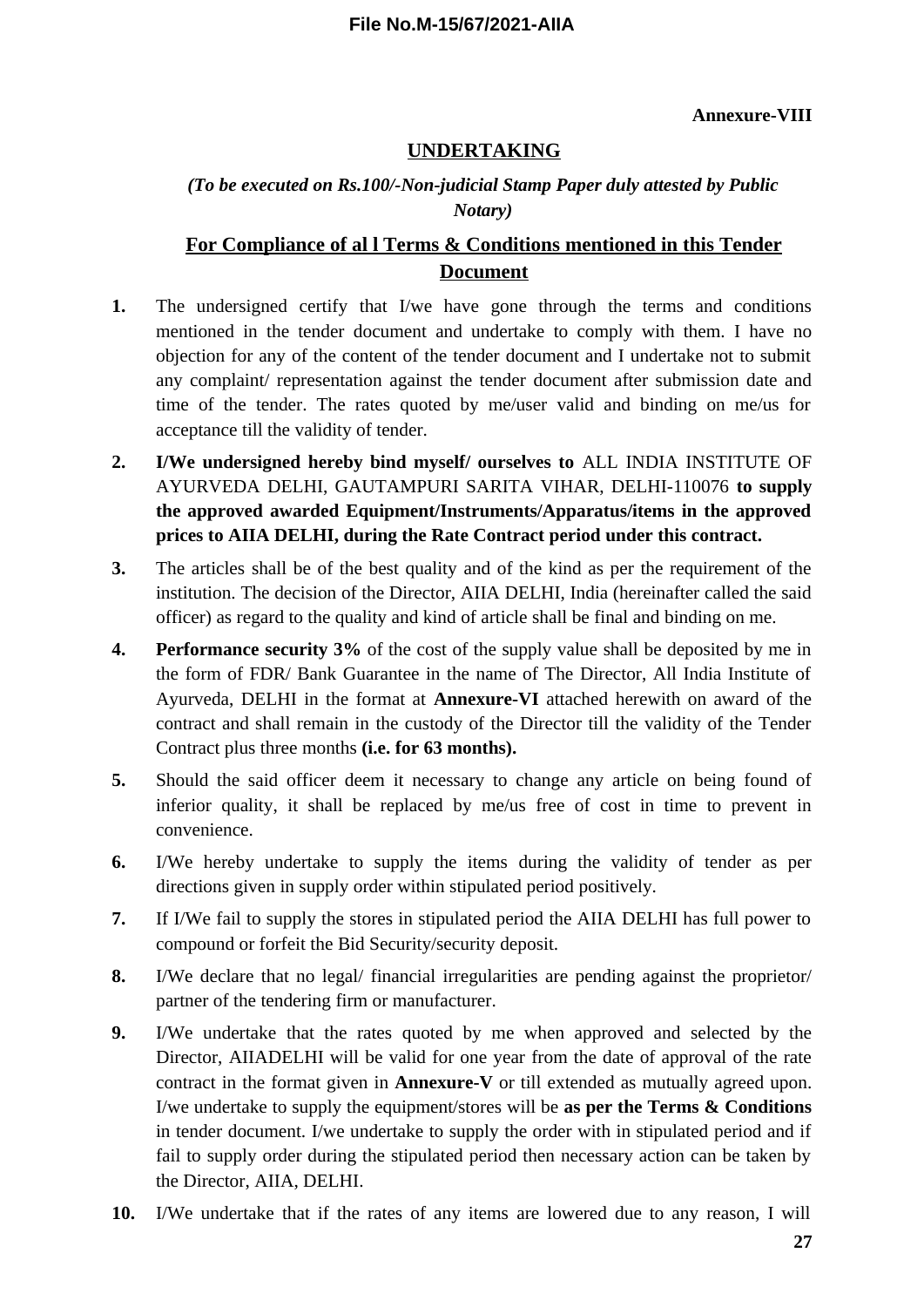charge the lower rates.

- **11.** I/We undertake that the items supplied are as per Demonstration/ Catalogue/ technical literature description.
- **12.** I/We undertake that the quoted rates are not higher than that approved in any other Govt.institutionsinIndiaforthesameitemsduringthecurrentFinancialYear.
- **13. Affidavit regarding No CBI Inquiry/ FEMA/ Criminal proceeding/ Black listing is pending or going on against the manufacturer/ bidder firm is also enclosed. I undertake that I will not submit any irrelevant documents with the tender and in doing so I will not have any objection if my tender is rejected on that ground.**
- **14.** I/We undertake to supply the all Literature (Log Book/Maintenance Record/ Troubleshooting/ Operation Manuals etc.) supplied with each of equipment by Principal Manufacturer in Original to AIIA, DELHI.
- **15.** I/We undertake to calibrate Equipment as per requirement and frequency as indicated in the **Annexure-I, Technical Specification of Equipment** for ensuring optimum operation of equipment at the AIIA, DELHI site.
- **16.** I/we do hereby confirm that the prices/ rates quoted are fixed and are at par with the prices quoted by me /us to any other Govt. of India/ Govt. Hospitals/ Medical Institutions/ PSUs. I/we also offer to supply the Equipment/ stores at the prices and rates not exceeding those mentioned in the Financial Bid.
- **17.** I/we do accept/ agree for the all clauses including the 5 years onsite Warranty inclusive of all spares and labour etc. and after expiry of warranty period, the 5 years CMC for Equipment on approved rates and payment terms and conditions of this tender enquiry.
- **18.** I/we have necessary infrastructure for the maintenance of the equipment and will provide all accessories/spares as and when required.
- **19.** I/we undertake to get the equipment repaired within 48 hours of the receiving of the complaint from the Hospital failing which a penalty at the rate of  $\overline{\text{500}}$ /- per day may be recovered from pending bill/Bank Guarantee before releasing the same to us after 63 months.
- **20.** I/we undertake, If as a result of post payment audit any over payment is deducted in respect of any Supply/work done by our Agency or alleged to have been done by our Agency under this tender, it shall be recovered by the AIIA DELHI from our Agency.
- **21.** I/We do hereby confirm that I/we aware about the provisions of "Make in India" initiatives and directives regarding Price Preference Policy to Make in India Registered Bidders and I/We undertake for following the same as per directions of AIIA DELHI in respect of this Tender Enquiry.
- **22.** I/We undertake to respect Anti-Profiteering Rule under GST Act 2017 of Govt. of India and will have mandatorily to pass on the benefit due to reduction in rate of tax to the AIIA, DELHI by way of commensurate reduction in our prices. And if I/we will be found defaulter for following of above said rule (i.e. passing all the benefits of GST Tax Regime price reductions to AIIA, DELHI), the AIIA, DELHI have the right to initiate necessary action deemed fit as per GST Act, 2017against our firm.
- **23.** I/we undertake, If as a result of post payment audit any over payment is deducted in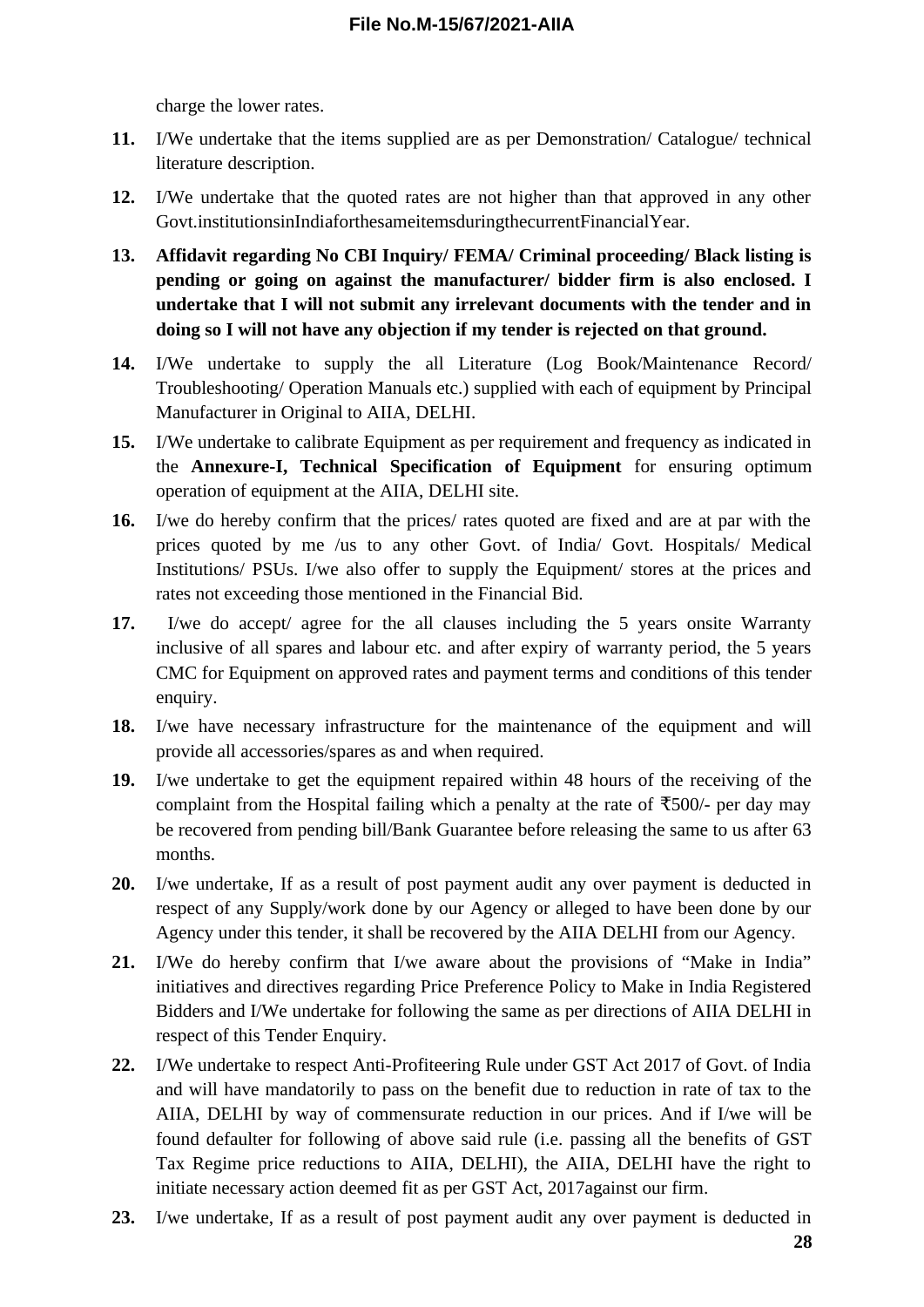respect of any Supply/work done by our Agency or alleged to have been done by our Agency under this tender, it shall be recovered by the AIIA DELHI from our Agency.

- **24.** I/we undertake, If any under payment is discovered, the amount shall be duly paid to our Agency by the AIIA, DELHI.
- **25.** I/we undertake that we shall liable to provide all the relevant records copies during the concurrency period of Contract or otherwise even after the Contract is over, whenever required by AIIA, DELHI.
- **26.** I/We do solemnly pledge and affirm that I/We am/are the proprietor/partner/authorized signatory of M/s.......... and my/our firm has not been declared defaulter by any Govt. Agency and that no case of any nature i.e. CBI/FEMA/Criminal/Income Tax/GST/ Blacklisting is pending against my/our firm.
- **27.** I pledge and solemnly affirm that the information submitted in tender documents is true to the best of my knowledge and belief. I/We further pledge and solemnly affirm that nothing has been concealed by me and if anything adverse comes to the notice of purchaser during the validity of tender period, the Director, All India Institute of Ayurveda, DELHI (India) will have full authority to take appropriate action as he/she may deem fit.
- **28.** I/We hereby declare that, our quoted prices against this Tender Enquiry are not higher then prices offered by us to any others Govt. Institutions/Other Institutions as per prevailing market prices and I/we are liable for passing of all the benefits of GST in terms of cost reduction on account of various tax factors to AIIA, DELHI as per the provisions of GST Act, 2017. I/We will also liable for passing of all the cost reduction benefits (if any) on account of CDEC provided by AIIA DELHI on Custom Duty part. If any time AIIA DELHI will get the information that we have supplied items on higher prices in comparison to other institutes based on prevailing applicable prices, we are undertaking that, we are liable for refunding and depositing back such difference amount to AIIA DELHI from our side without any question.
- **29.** We are also undertaking that the Department of Commerce or Ministry/any other Department has been not debarred/blacklisted our firm as per best of our knowledge, if any such debarment/blacklisting come to the notice of AIIA DELHI Authorities during execution of Supplies against this Tender Enquiry, AIIA DELHI have right to reject our proposal and take appropriate action deemed fit against our firm as per prevailing applicable Rules & Regulations.

Signature, Name of Authorized Person of the Bidder with seal. Date:…………..……………………………………

Place:………………………………………………..

#### **Affirmation/Verification**